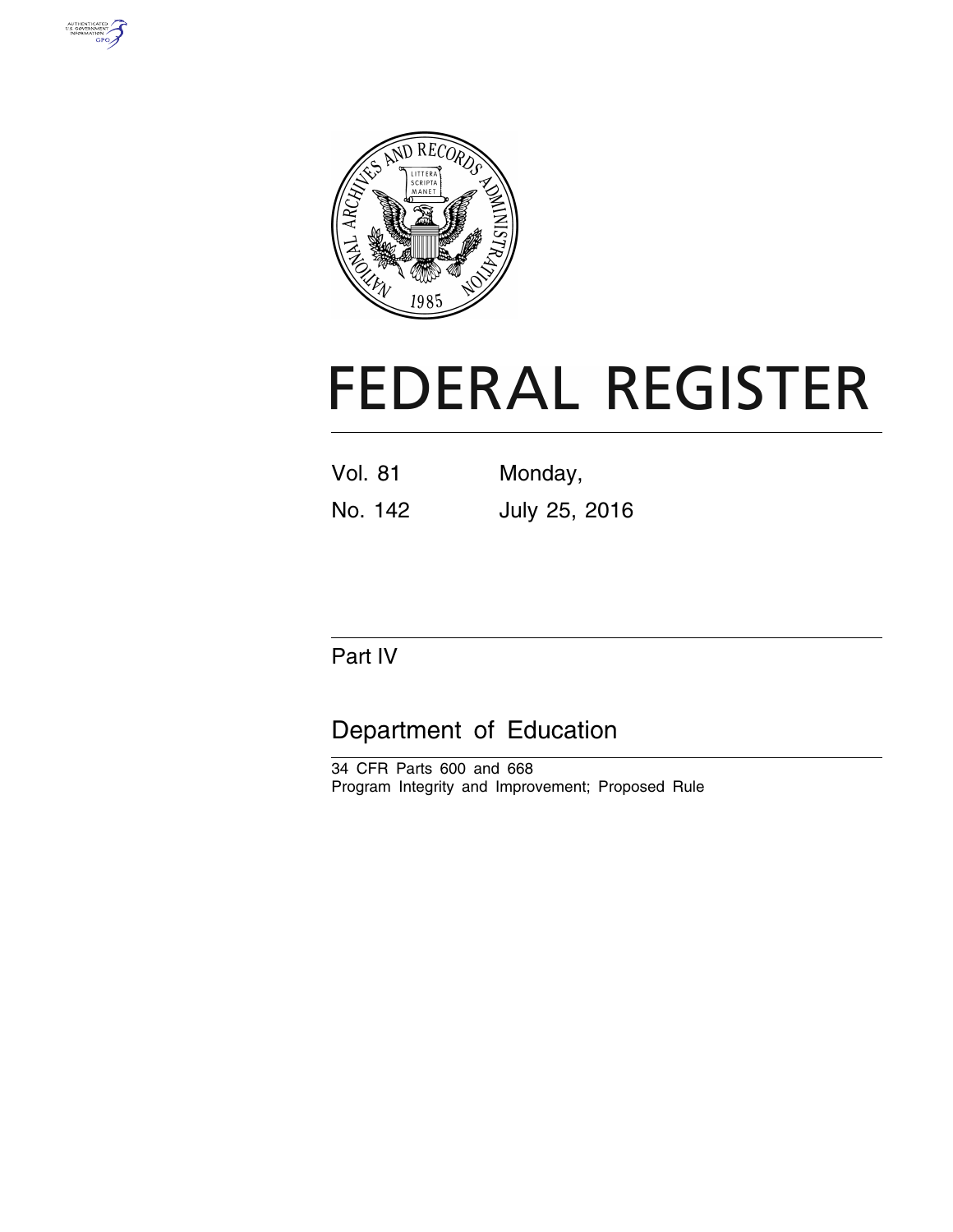# **DEPARTMENT OF EDUCATION**

#### **34 CFR Parts 600 and 668**

**[Docket ID ED–2016–OPE–0050]** 

# **RIN 1840–AD20**

## **Program Integrity and Improvement**

**AGENCY:** Office of Postsecondary Education, Department of Education. **ACTION:** Notice of proposed rulemaking.

**SUMMARY:** The Secretary proposes to amend the State authorization sections of the Institutional Eligibility regulations issued under the Higher Education Act of 1965, as amended (HEA). In addition, the Secretary proposes to amend the Student Assistance General Provisions regulations issued under the HEA, including the addition of a new section on required institutional disclosures for distance education and correspondence courses.

**DATES:** We must receive your comments on or before August 24, 2016.

**ADDRESSES:** Submit your comments through the Federal eRulemaking Portal or via postal mail, commercial delivery, or hand delivery. We will not accept comments submitted by fax or by email or those submitted after the comment period. To ensure that we do not receive duplicate copies, please submit your comments only once. In addition, please include the Docket ID at the top of your comments.

If you are submitting comments electronically, we strongly encourage you to submit any comments or attachments in Microsoft Word format. If you must submit a comment in Adobe Portable Document Format (PDF), we strongly encourage you to convert the PDF to print-to-PDF format or to use some other commonly used searchable text format. *Please do not submit the PDF in a scanned format.* Using a printto-PDF format allows the Department of Education (Department) to electronically search and copy certain portions of your submissions.

• *Federal eRulemaking Portal:* Go to *[www.regulations.gov](http://www.regulations.gov)* to submit your comments electronically. Information on using *Regulations.gov*, including instructions for accessing agency documents, submitting comments, and viewing the docket, is available on the site under "help" tab.

• *Postal Mail, Commercial Delivery, or Hand Delivery:* The Department strongly encourages commenters to submit their comments electronically. However, if you mail or deliver your comments about the proposed regulations, address them to Sophia

McArdle, U.S. Department of Education, 400 Maryland Ave. SW., Room 6W256, Washington, DC 20202. Scott Filter, U.S. Department of Education, 400 Maryland Ave. SW., Room 6W253, Washington, DC 20202.

*Privacy Note:* The Department's policy is to make all comments received from members of the public available for public viewing in their entirety on the Federal eRulemaking Portal at *[www.regulations.gov.](http://www.regulations.gov)* Therefore, commenters should be careful to include in their comments only information that they wish to make publicly available.

# **FOR FURTHER INFORMATION CONTACT:**

Sophia McArdle, U.S. Department of Education, 400 Maryland Ave. SW., Room 6W256, Washington, DC 20202. Telephone (202) 453–6318 or by email at: *[sophia.mcardle@ed.gov.](mailto:sophia.mcardle@ed.gov)* Scott Filter, U.S. Department of Education, 400 Maryland Ave. SW., Room 6W253, Washington, DC 20202. Telephone (202) 453–7249 or by email at: *[scott.filter@](mailto:scott.filter@ed.gov) [ed.gov.](mailto:scott.filter@ed.gov)* 

If you use a telecommunications device for the deaf (TDD) or a text telephone (TTY), call the Federal Relay Service (FRS), toll free, at 1–800–877– 8339.

#### **SUPPLEMENTARY INFORMATION:**

#### **Executive Summary**

*Purpose of This Regulatory Action:*  This regulatory action establishes requirements for institutional eligibility to participate in title IV, HEA programs. These financial aid programs are the Federal Pell Grant program, the Federal Supplemental Educational Opportunity Grant, the Federal Work-Study program, the Teacher Education Assistance for College and Higher Education (TEACH) Grant program, Federal Family Educational Loan Program, and the William D. Ford Direct Loan program.

The HEA established what is commonly known as the program integrity ''triad'' under which States, accrediting agencies, and the Department act jointly as gatekeepers for the Federal student aid programs mentioned above. This triad has been in existence since the inception of the HEA; and as an important component of this triad, the HEA requires institutions of higher education to obtain approval from the States in which they provide postsecondary educational programs. This requirement recognizes the important oversight role States play in protecting students, their families, taxpayers, and the general public as a whole.

The Department established regulations in 2010 to clarify the minimum standards of State authorization that an institution must demonstrate in order to establish eligibility to participate in title IV programs. While the regulations established in 2010 made clear that all eligible institutions must have State authorization in the States in which they are physically located, the U.S. Court of Appeals for the District of Columbia set aside the Department's regulations regarding authorization of distance education programs or correspondence courses, and the regulations did not address additional locations or branch campuses located in foreign locations. As such, these proposed regulations would clarify the State authorization requirements an institution must comply with in order to be eligible to participate in title IV programs, ending uncertainty with respect to State authorization and closing any gaps in State oversight to ensure students, families and taxpayers are protected.

The Office of the Inspector General (OIG), the Government Accountability Office (GAO), and others have voiced concerns over fraudulent practices, issues of non-compliance with requirements of the title IV programs, and other challenges within the distance education environment. Such practices and challenges include misuse of title IV funds, verification of student identity, and gaps in consumer protections for students. The clarified requirements related to State authorization will support the integrity of the title IV, HEA programs by permitting the Department to withhold title IV funds from institutions that are not authorized to operate in a given State.

Because institutions that offer distance education programs usually offer the programs in multiple States, there are unique challenges with respect to oversight of these programs by State and other agencies.

Many States and stakeholders have expressed concerns with these unique challenges, especially those related to ensuring adequate consumer protections for students as well as compliance by institutions participating in this sector. For example, some States have expressed concerns over their ability to identify what out of State providers are operating in their States, whether those programs prepare their students for employment, including meeting licensure requirements in those States, the academic quality of programs offered by those providers, as well as the ability to receive, investigate and address student complaints about outof-State institutions.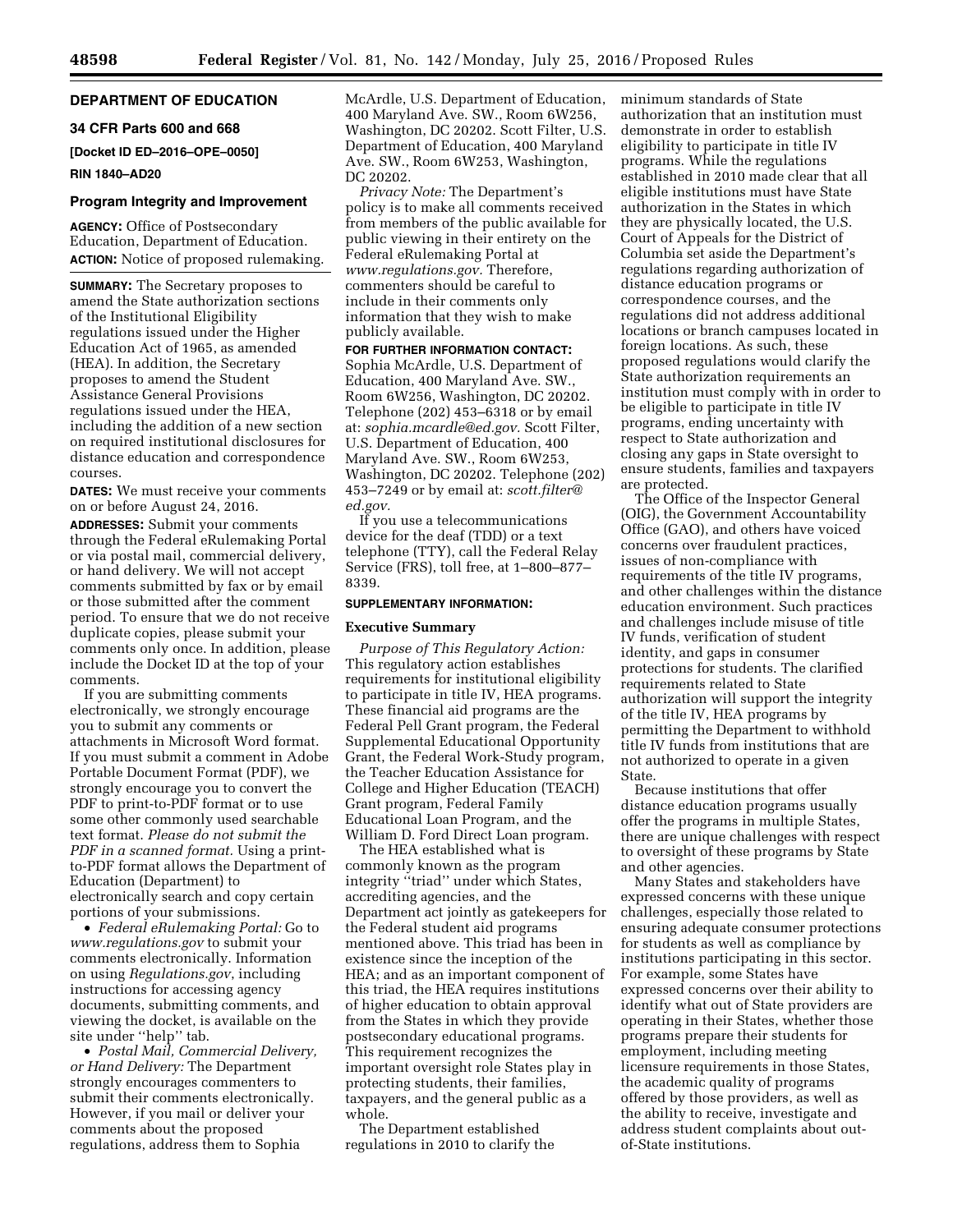One stakeholder provided an example of a student in California who enrolled in an online program offered by an institution in Virginia, but then informed the institution of her decision to cancel her enrollment agreement. Four years later, that student was told that her wages would be garnished if she did not begin making monthly payments on her debt to the institution. Although the State of California had a cancellation law that may have been beneficial to the student, that law did not apply due to the institution's lack of physical presence in the State. According to the stakeholder, the Virginia-based institution was also exempt from oversight by the appropriate State oversight agency, making it problematic for the student to voice a complaint or have any action taken on it.

Documented wrong-doing has been reflected in the actions of multiple State attorneys general who have filed lawsuits against online education providers due to misleading business tactics. For example, the attorney general of Iowa settled a case against a distance education provider for misleading Iowa students because the provider stated that their educational programs would qualify a student to earn teacher licensure, which the programs did not lead to.

As such, this regulatory action also establishes requirements for institutional disclosures to prospective and enrolled students in programs offered through distance education or correspondence courses, which we believe will protect students by providing them with important information that will influence their attendance in distance education programs or correspondence courses as well as improve the efficacy of Statebased consumer protections for students. Since distance education may involve multiple States, authorization requirements among States may differ, and students may be unfamiliar with or fail to receive information about complaint processes, licensure requirements, or other requirements of authorities in States in which they do not reside.

These disclosures will provide consistent information necessary to safeguard students and taxpayer investments in the title IV, HEA programs. By requiring disclosures that reflect actions taken against a distance education program, how to lodge complaints against a program they believe has misled them, and whether the program will lead to certification or licensure will provide enrolled and

prospective students with important information that will protect them.

*Summary of the Major Provisions of This Regulatory Action:* The proposed regulations would—

• Require an institution offering distance education or correspondence courses to be authorized by each State in which the institution enrolls students, if such authorization is required by the State, in order to link State authorization of institutions offering distance education to institutional eligibility to participate in title IV programs, including through a State authorization reciprocity agreement.

• Define the term ''State authorization reciprocity agreement'' to be an agreement between two or more States that authorizes an institution located and legally authorized in a State covered by the agreement to provide postsecondary education through distance education or correspondence courses to students in other States covered by the agreement.

• Require an institution to document the State process for resolving complaints from students enrolled in programs offered through distance education or correspondence courses.

• Require that an additional location or branch campus located in a foreign location be authorized by an appropriate government agency of the country where the additional location or branch campus is located and, if at least half of an educational program can be completed at the location or branch campus, be approved by the institution's accrediting agency and be reported to the State where the institution's main campus is located.

• Require that an institution provide public and individualized disclosures to enrolled and prospective students regarding its programs offered solely through distance education or correspondence courses.

### **Costs and Benefits**

The proposed regulations support States in their efforts to develop standards and increase State accountability for a significant sector of higher education—the distance education sector. In 2014, over 2,800,000 students were enrolled in over 23,000 separate distance education programs. The potential primary benefits of the proposed regulations are: (1) Increased transparency and access to institutional/program information through additional disclosures, (2) updated and clarified requirements for State authorization of distance education and foreign additional locations, and (3) a process for students

to access complaint resolution in either the State in which the institution is authorized or the State in which they reside. The clarified requirements related to State authorization also support the integrity of the title IV, HEA programs by permitting the Department to withhold title IV funds from institutions that are not authorized to operate in a given State. Institutions that choose to offer distance education will incur costs in complying with State authorization requirements as well as costs associated with the disclosures that would be required by the proposed regulations.

*Invitation to Comment:* We invite you to submit comments regarding these proposed regulations. To ensure that your comments have maximum effect in developing the final regulations, we urge you to identify clearly the specific section or sections of the proposed regulations that each of your comments addresses, and provide relevant information and data, as well as other supporting materials in the request for comment, even when there is no specific solicitation of data. We also urge you to arrange your comments in the same order as the proposed regulations. Please do not submit comments outside the scope of the specific proposed regulations in this notice of proposed rulemaking, as we are not required to respond to comments that are outside of the scope of the proposed rule. See **ADDRESSES:** for instructions on how to submit comments.

We invite you to assist us in complying with the specific requirements of Executive Orders 12866 and 13563 and their overall requirement of reducing regulatory burden that might result from the proposed regulations. Please let us know of any further ways we could reduce potential costs or increase potential benefits while preserving the effective and efficient administration of the Department's programs and activities.

During and after the comment period, you may inspect all public comments about the proposed regulations by accessing *Regulations.gov*. You may also inspect the comments in person in Room 6C105, 400 Maryland Ave. SW., Washington, DC, between 8:30 a.m. and 4 p.m., Washington, DC time, Monday through Friday of each week except Federal holidays. If you want to schedule time to inspect comments, please contact the individuals listed under **FOR FURTHER INFORMATION CONTACT**.

*Assistance to Individuals with Disabilities in Reviewing the Rulemaking Record:* On request, we will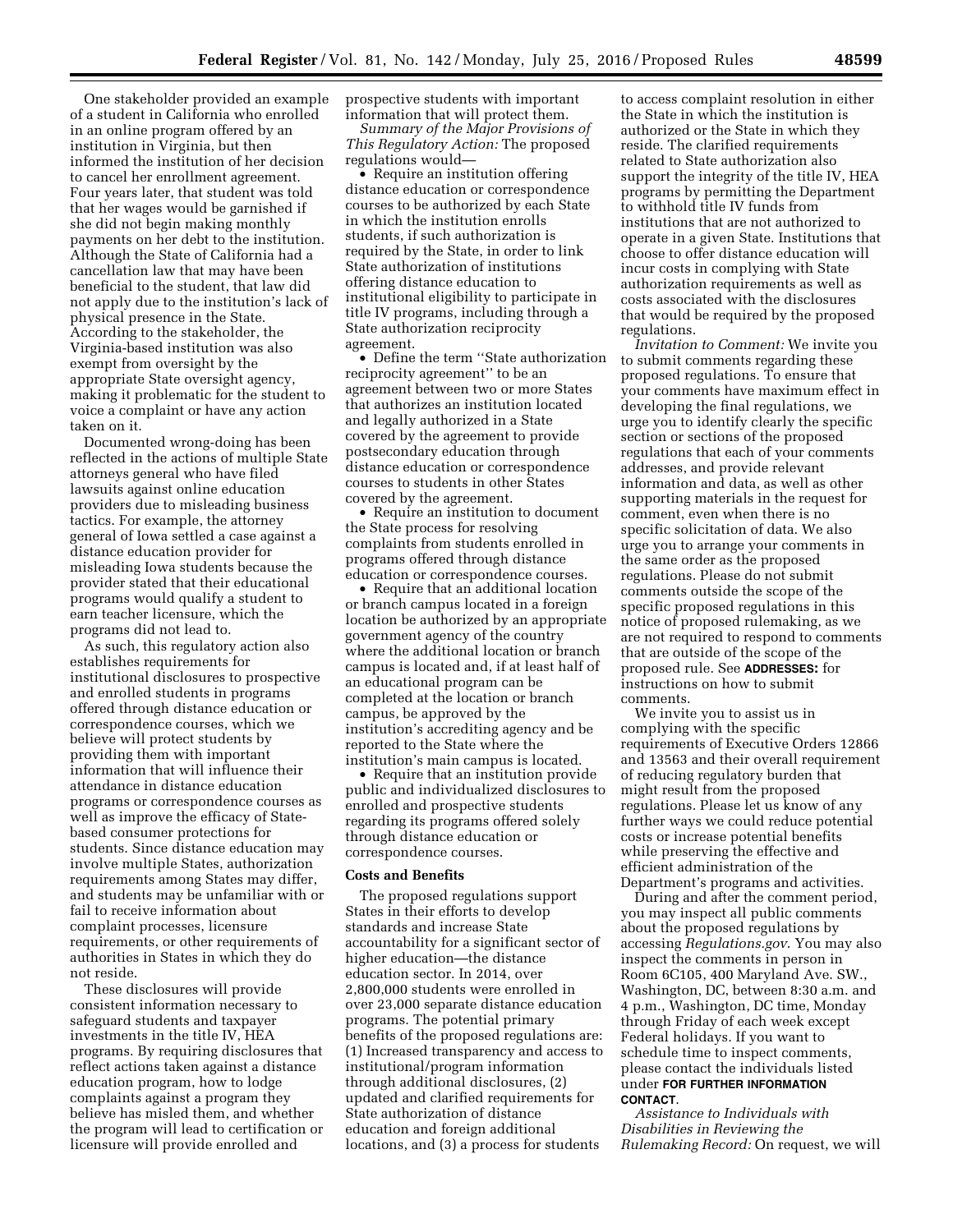provide an appropriate accommodation or auxiliary aid to an individual with a disability who needs assistance to review the comments or other documents in the public rulemaking record for the proposed regulations. If you want to schedule an appointment for this type of accommodation or auxiliary aid, please contact the person listed under **FOR FURTHER INFORMATION CONTACT**.

# **Public Participation**

On May 1, 2012, we published a document in the **Federal Register** (77 FR 25658) announcing our intent to establish a negotiated rulemaking committee under section 492 of the HEA to develop proposed regulations designed to prevent fraud and otherwise ensure proper use of title IV of the HEA, Federal student aid program funds, especially within the context of current technologies. On April 16, 2013, we published a document in the **Federal Register** (78 FR 22467), which we corrected on April 30, 2013 (78 FR 25235), announcing additional topics for consideration for action by a negotiated rulemaking committee. The following topics for consideration were identified: Cash management of funds provided under the title IV Federal Student Aid programs; State authorization for programs offered through distance education or correspondence education; State authorization for foreign locations of institutions located in a State; clock-tocredit- hour conversion; gainful employment; changes to the campus safety and security reporting requirements in the Clery Act made by the Violence Against Women Act; and the definition of ''adverse credit'' for borrowers in the Federal Direct PLUS Loan program. In that notice, we announced three public hearings at which interested parties could comment on the topics suggested by the Department and could suggest additional topics for consideration for action by a negotiated rulemaking committee. We also invited parties unable to attend a public hearing to submit written comments on the additional topics and to submit other topics for consideration. On May 13, 2013, we announced in the **Federal Register** (78 FR 27880) the addition of a fourth hearing. The hearings were held on May 21, 2013, in Washington, DC; May 23, 2013, in Minneapolis, Minnesota; May 30, 2013, in San Francisco, California; and June 4, 2013, in Atlanta, Georgia. Transcripts from the public hearings are available at *[http://](http://www2.ed.gov/policy/highered/reg/hearulemaking/2012/index.html) [www2.ed.gov/policy/highered/reg/](http://www2.ed.gov/policy/highered/reg/hearulemaking/2012/index.html) [hearulemaking/2012/index.html.](http://www2.ed.gov/policy/highered/reg/hearulemaking/2012/index.html)* 

Written comments submitted in response to the April 16, 2013, document may be viewed through the Federal eRulemaking Portal at *[www.regulations.gov,](http://www.regulations.gov)* within docket ID ED–2012–OPE–0008. Instructions for finding comments are also available on the site under the ''help'' tab.

#### **Negotiated Rulemaking**

Section 492 of the HEA, 20 U.S.C. 1098a, requires the Secretary to obtain public involvement in the development of proposed regulations affecting programs authorized by title IV of the HEA. After obtaining advice and recommendations from the public, including individuals and representatives of groups involved in the title IV, HEA programs, in most cases the Secretary must subject the proposed regulations to a negotiated rulemaking process. If negotiators reach consensus on the proposed regulations, the Department agrees to publish without alteration a defined group of regulations on which the negotiators reached consensus unless the Secretary reopens the process or provides a written explanation to the participants stating why the Secretary has decided to depart from the agreement reached during negotiations. Further information on the negotiated rulemaking process can be found at: *[http://www2.ed.gov/](http://www2.ed.gov/policy/highered/reg/hearulemaking/hea08/neg-reg-faq.html) [policy/highered/reg/hearulemaking/](http://www2.ed.gov/policy/highered/reg/hearulemaking/hea08/neg-reg-faq.html) [hea08/neg-reg-faq.html.](http://www2.ed.gov/policy/highered/reg/hearulemaking/hea08/neg-reg-faq.html)* 

On November 20, 2013, we published a document in the **Federal Register** (78 FR 69612) announcing our intent to establish a negotiated rulemaking committee to prepare proposed regulations to address program integrity and improvement issues for the Federal Student Aid programs authorized under title IV of the HEA. That document set forth a schedule for the committee meetings and requested nominations for individual negotiators to serve on the negotiating committee.

The Department sought negotiators to represent the following groups: Students; legal assistance organizations that represent students; consumer advocacy organizations; State higher education executive officers; State attorneys general and other appropriate State officials; business and industry; institutions of higher education eligible to receive Federal assistance under title III, parts A, B, and F and title V of the HEA, which include Historically Black Colleges and Universities (HBCUs), Hispanic-Serving Institutions, American Indian Tribally Controlled Colleges and Universities, Alaska Native and Native Hawaiian-Serving Institutions, Predominantly Black Institutions, and other institutions with a substantial

enrollment of needy students as defined in title III of the HEA; two-year public institutions of higher education; fouryear public institutions of higher education; private, non-profit institutions of higher education; private, for-profit institutions of higher education; regional accrediting agencies; national accrediting agencies; specialized accrediting agencies; financial aid administrators at postsecondary institutions; business officers and bursars at postsecondary institutions; admissions officers at postsecondary institutions; institutional third-party servicers who perform functions related to the title IV Federal Student Aid programs (including collection agencies); State approval agencies; and lenders, community banks, and credit unions. The Department considered the nominations submitted by the public and chose negotiators who would represent the various constituencies.

The negotiating committee included the following members:

Chris Lindstrom, U.S. Public Interest Research Group, and Maxwell John Love (alternate), United States Student Association, representing students.

Whitney Barkley, Mississippi Center for Justice, and Toby Merrill (alternate), Project on Predatory Student Lending, The Legal Services Center, Harvard Law School, representing legal assistance organizations that represent students.

Suzanne Martindale, Consumers Union, representing consumer advocacy organizations. Carolyn Fast, Consumer Frauds and Protection Bureau, New York Attorney General's Office, and Jenny Wojewoda (alternate), Massachusetts Attorney General's Office representing State attorneys general and other appropriate State officials.

David Sheridan, School of International & Public Affairs, Columbia University in the City of New York, and Paula Luff (alternate), DePaul University, representing financial aid administrators.

Gloria Kobus, Youngstown State University, and Joan Piscitello (alternate), Iowa State University, representing business officers and bursars at postsecondary institutions.

David Swinton, Benedict College, and George French (alternate), Miles College, representing minority serving institutions.

Brad Hardison, Santa Barbara City College, and Melissa Gregory (alternate), Montgomery College, representing two-year public institutions.

Chuck Knepfle, Clemson University, and J. Goodlett McDaniel (alternate), George Mason University, representing four-year public institutions.

Elizabeth Hicks, Massachusetts Institute of Technology, and Joe Weglarz (alternate), Marist College, representing private, nonprofit institutions.

Deborah Bushway, Capella University, and Valerie Mendelsohn (alternate), American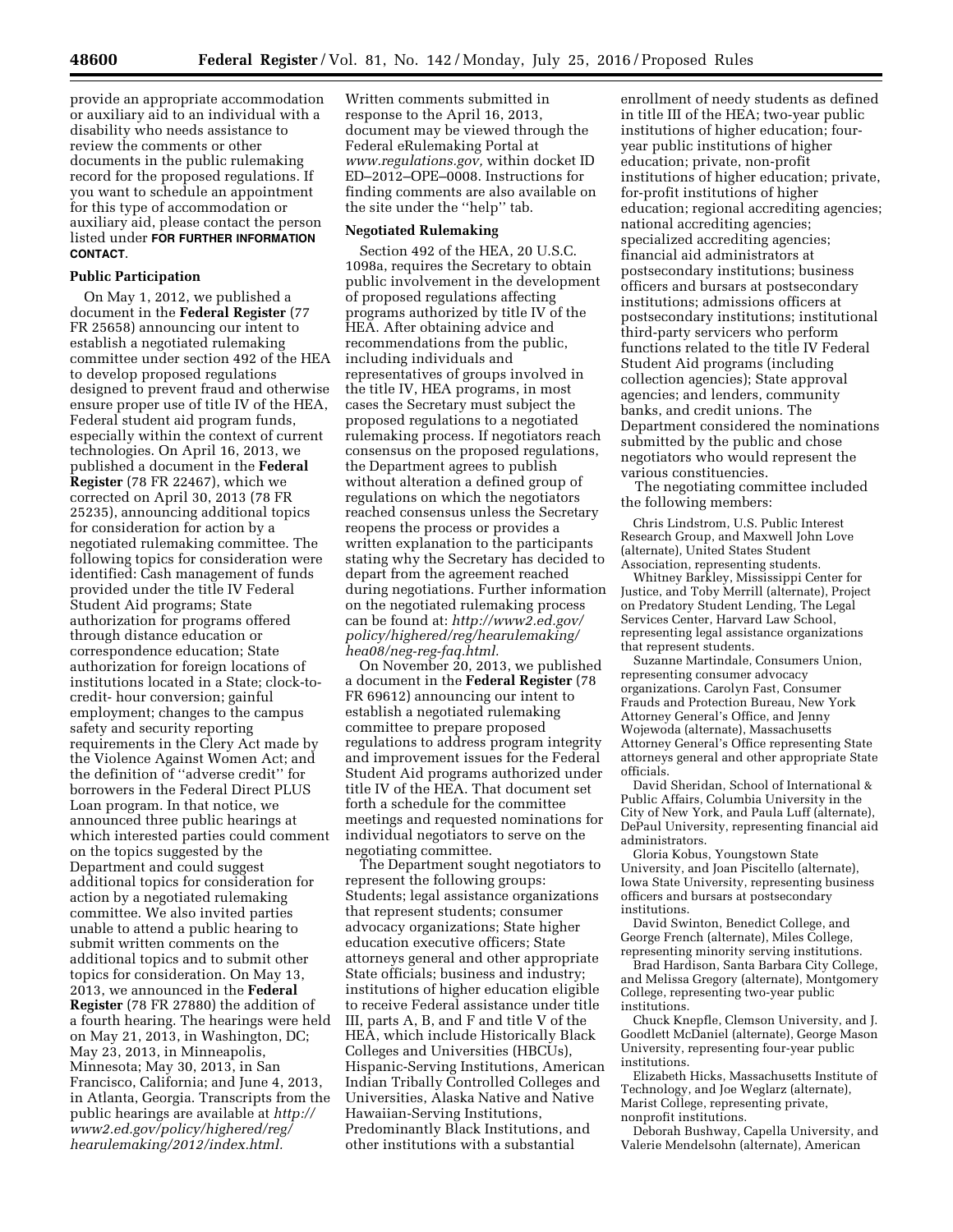Career College, representing private, forprofit institutions.

Casey McGuane, Higher One, and Bill Norwood (alternate), Heartland Payment Systems, representing institutional thirdparty servicers.

Russ Poulin, WICHE Cooperative for Educational Technologies, and Marshall Hill (alternate), National Council for State Authorization Reciprocity Agreements, representing distance education providers.

Dan Toughey, TouchNet, and Michael Gradisher (alternate), Pearson Embanet, representing business and industry.

Paul Kundert, University of Wisconsin Credit Union, and Tom Levandowski (alternate), Wells Fargo Bank Law Department, Consumer Lending & Corporate Regulatory Division, representing lenders, community banks, and credit unions.

Leah Matthews, Distance Education and Training Council, and Elizabeth Sibolski (alternate), Middle States Commission on Higher Education, representing accrediting agencies.

Carney McCullough, U.S. Department of Education, representing the Department.

Pamela Moran, U.S. Department of Education, representing the Department.

The negotiated rulemaking committee met to develop proposed regulations on February 19–21, 2014, March 26–28, 2014, and April 23–25, 2014. During the March session, the Department proposed adding a negotiated rulemaking session to the schedule to give the negotiators more time to consider the issues and reach consensus on proposed regulatory language. The negotiators agreed to add a fourth and final session. On April 11, 2014, we published in the **Federal Register** (79 FR 20139) a document announcing the addition of a fourth session. That final session was held on May 19–20, 2014.

At its first meeting, the negotiating committee reached agreement on its protocols and proposed agenda. These protocols provided, among other things, that the committee would operate by consensus. Consensus means that there must be no dissent by any member in order for the committee to have reached agreement. Under the protocols, if the committee reached a final consensus on all issues, the Department would use the consensus-based language in its proposed regulations. Furthermore, the Department would not alter the consensus-based language of its proposed regulations unless the Department reopened the negotiated rulemaking process or provided a written explanation to the committee members regarding why it decided to depart from that language.

During the first meeting, the negotiating committee agreed to negotiate an agenda of six issues related to student financial aid. These six issues were: Clock-to-credit-hour conversion;

State authorization of distance education; State authorization of foreign locations of domestic institutions; cash management; retaking coursework; and PLUS loan adverse credit history. Under the protocols, a final consensus would have to include consensus on all six issues, which was not achieved in these negotiations. If consensus were reached, we would have been required to propose the agreed upon language. As it was not reached, there is no such requirement; the Department has discretion with regard to the regulations it proposes on the negotiated issues.

*Significant Proposed Regulations:* We discuss substantive issues under the sections of the proposed regulations to which they pertain. Generally, we do not address proposed regulatory provisions that are technical or otherwise minor in effect.

#### *§ 600.2 Definitions*

State Authorization Reciprocity Agreement

*Statute:* Section 101(a)(2) of the HEA defines the term ''institution of higher education'' to mean, in part, an educational institution in any State that is legally authorized within the State to provide a program of education beyond secondary education. Section 102(a) of the HEA provides, by reference to section 101(a)(2) of the HEA, that a proprietary institution of higher education and a postsecondary vocational institution must be similarly authorized within a State.

*Current Regulations:* None. *Proposed Regulations:* The Department proposes to add under § 600.2 a definition of a ''State authorization reciprocity agreement''. The Department proposes to define a State authorization reciprocity agreement as an agreement between two or more States that authorizes an institution located and legally authorized in a State covered by the agreement to provide postsecondary education through distance education or correspondence courses to students in other States covered by the agreement and does not prohibit a participating State from enforcing its own consumer protection laws.

*Reasons:* The HEA requires that an institution be legally authorized in States to provide a program of education beyond secondary education for purposes of institutional eligibility for funding under the HEA. One way a State could authorize an institution that provides postsecondary education through distance education or correspondence courses to students in that State is to enter into a reciprocity

agreement with the State where the institution providing that educational program is located. Such an agreement can provide institutions located in participating States with greater ease by which to achieve State authorization in multiple States. However, we strongly believe that a State should be active in protecting its own students, and therefore such agreements should not prohibit a participating State from enforcing its own consumer protection laws. Thus, any reciprocity agreement that would prohibit a participating State from enforcing its own consumer protection laws would not comply with our proposed definition of a State authorization reciprocity agreement, nor meet the requirements for State authorization under 34 CFR 600.9.

#### *§ 600.9 State Authorization*

State Authorization of Distance or Correspondence Education Providers

*Statute:* Section 101(a)(2) of the HEA defines the term ''institution of higher education'' to mean, in part, an educational institution in any State that is legally authorized within the State to provide a program of education beyond secondary education. Section 102(a) of the HEA provides, by reference to section 101(a)(2) of the HEA, that a proprietary institution of higher education and a postsecondary vocational institution must be similarly authorized within a State.

*Current Regulations:* Following negotiations that occurred in 2010 on a number of program integrity issues, the Department promulgated a regulation in § 600.9(c) regarding the State authorization of institutions providing distance education programs (75 FR 66832). On July 12, 2011, in response to a legal challenge by the Association of Private Sector Colleges and Universities, the U.S. District Court for the District of Columbia vacated § 600.9(c) on procedural grounds. On August 14, 2012, on appeal, the U.S. Court of Appeals for the D.C. Circuit ruled that § 600.9(c) was not a logical outgrowth of the Department's proposed rules published at 75 FR 34806 (June 18, 2010) and vacated the regulation. Therefore the Department needed to go through a new rulemaking and public comment process.

The vacated regulations under § 600.9(c) had provided that, if an institution is offering postsecondary education through distance or correspondence education to students in a State in which it is not physically located, or in which it is otherwise subject to State jurisdiction as determined by the State, the institution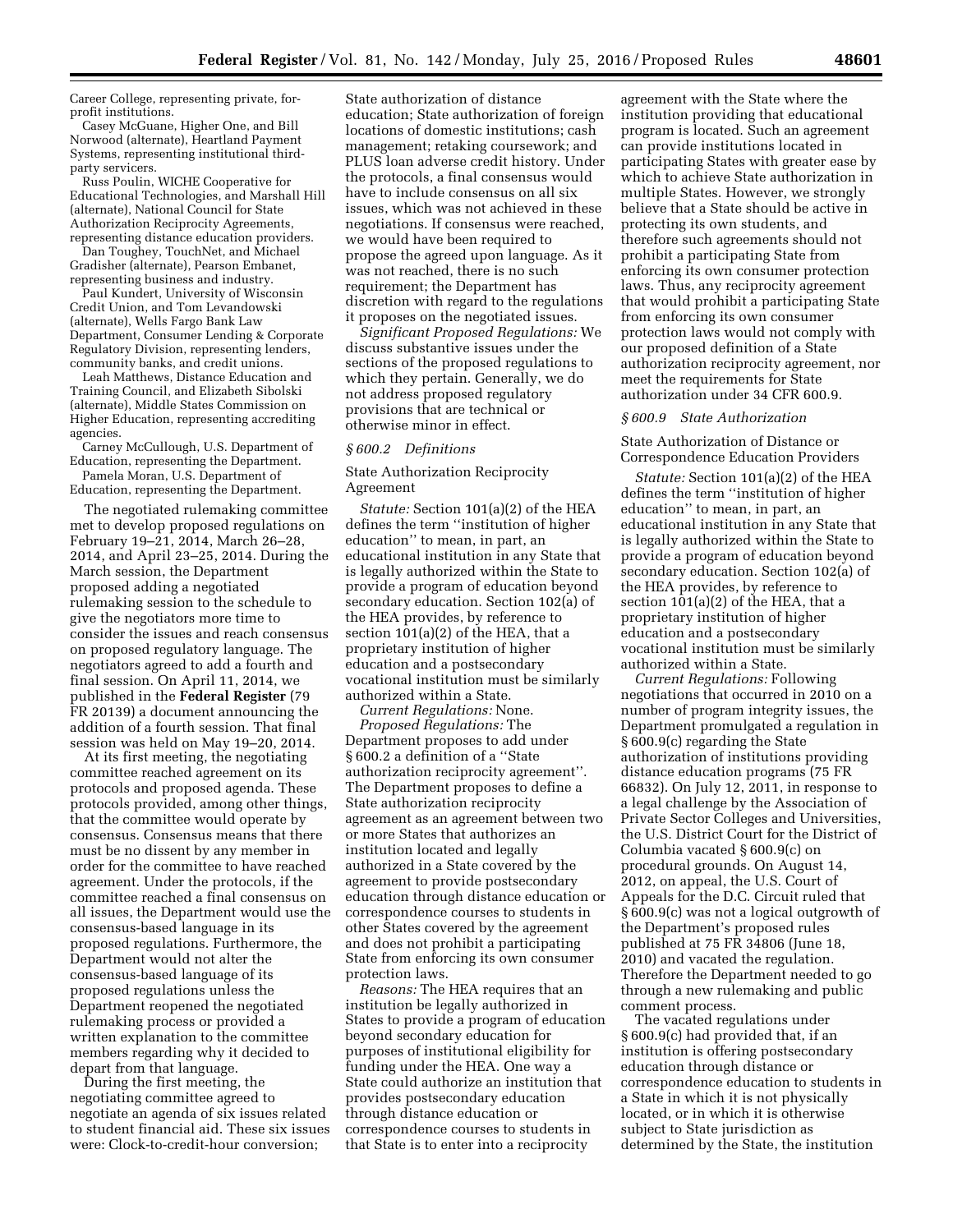would be required to meet any State requirements in order to legally offer postsecondary distance or correspondence education in that State. Furthermore, an institution was required to be able to provide, upon request, documentation of the State's approval for the distance or correspondence education to the Secretary.

*Proposed Regulations:* Under proposed § 600.9(c)(1)(i), an institution described under § 600.9(a)(1) that offers postsecondary education through distance education or correspondence courses to students in a State in which it is not physically located or in which it is otherwise subject to State jurisdiction as determined by the State, except as provided in  $\S 600.9(c)(1)(ii)$ , would need to meet any State requirements in order to legally offer postsecondary distance or correspondence education in that State. An institution would be required to document to the Secretary the State's approval upon request.

Under proposed § 600.9(c)(1)(ii), if an institution described under § 600.9(a)(1) offers postsecondary education through distance education or correspondence courses in a State that participates in a State authorization reciprocity agreement, and the institution offering the program is located in a State where it is covered by such an agreement, the institution would be considered to be legally authorized to offer postsecondary distance or correspondence education in the State students enrolled in the program reside, subject to any limitations in that agreement. An institution would be required to document its coverage under such an agreement to the Secretary upon request.

In addition, under proposed  $§ 600.9(c)(2)(i)$ , if an institution described under § 600.9(a)(1) is offering postsecondary education through distance education or correspondence courses to students residing in a State in which it is not physically located, in order for the institution to be considered legally authorized in that State, the institution would be required to document that there is a State process in each State in which its enrolled students reside to review and take appropriate action on complaints from any of those enrolled students concerning the institution, including enforcing applicable State law. Alternatively, under § 600.9(c)(2)(ii), an institution could document that it was covered under a State authorization reciprocity agreement which included a process, in either the States in which students reside or the State in which the

institution's main campus, as identified by the Department of Education and the institution's accrediting agency, is located, to review and take appropriate action on complaints from any of those enrolled students concerning the institution.

*Reasons:* These proposed regulations would operationalize the requirement in the HEA that an institution described in § 600.9(a)(1) be legally authorized in a State to provide a program of education beyond secondary education for purposes of institutional eligibility for funding under the HEA in the case of institutions providing distance education or correspondence courses in States that have State authorization requirements. It is reasonable to expect that, if a State has requirements regarding its approval for an institution to offer postsecondary educational programs through distance education or correspondence courses in the State, then an institution would have to meet those State requirements to be considered legally authorized to operate in that State for purposes of institutional eligibility for funding under the HEA and that the institution would be able to demonstrate that it has met those requirements. Similarly, in the case where a State is participating in a State authorization reciprocity agreement, an institution described in § 600.9(a)(1) that participates in such agreement should be able to meet any requirements of such an agreement to be considered legally authorized to operate in a State and to demonstrate that it meets those requirements.

We have previously stated that, with respect to institutions subject to 34 CFR 600.9(a), State authorization for an institution must include a process where the State reviews and appropriately acts on complaints arising under State law (75 FR 66865–66, Oct. 29, 2010). We further clarified in Dear Colleague Letter GEN–14–04 that, while a State may refer the review of complaints concerning an institution to another entity, the final authority to ensure that complaints are resolved timely is with the State. Similarly, we believe that States should also play an important role in the protection of students who enroll in postsecondary educational programs provided through distance education or correspondence courses. Therefore, just like institutions physically located in a State, in order for an institution offering postsecondary educational programs through distance education or correspondence courses to students residing in one or more States in which the institution is not physically located to be considered legally authorized in those States, the

institution would need to document that there is a State complaint process in each State in which the students reside. This State process must include steps to review and appropriately act in a timely manner on complaints by any of those students concerning the institution, including enforcing applicable State law. Students enrolled in programs offered through distance education or correspondence courses would therefore be able to access a complaint process under both current  $\S 600.9(a)(1)$ , which requires a process in the State in which the institution is physically located, and proposed § 600.9(c)(2), which requires a process in a student's State of residence. Because a State authorization reciprocity agreement may also designate a State process for these complaints, an institution could alternatively show that it was covered by that agreement's process for resolving complaints.

State Authorization of Foreign Additional Locations and Branch Campuses of Domestic Institutions

*Statute:* Sections 101(a)(2), 102(a)(1), 102(b)(1)(B), and 102(c)(1)(B) of the HEA require an educational institution to be legally authorized in a State to provide a program of education beyond secondary education in order to be eligible to apply to participate in programs approved under the HEA, unless an institution meets the definition of a foreign institution.

*Current Regulations:* Although the State authorization regulations in current §§ 600.4(a)(3), 600.5(a)(4), 600.6(a)(3), and 600.9 delineate the requirements for State authorization of institutions, they do not specifically address State authorization requirements for foreign locations of domestic institutions.

*Proposed Regulations:* The proposed regulations would specify the requirements for State authorization of foreign additional locations and branch campuses of domestic institutions.

Proposed § 600.9(d)(1) would specify the requirements for legal authorization for any foreign additional location at which a student can complete 50 percent or more of an educational program, and for any foreign branch campus. Proposed § 600.9(d)(1)(i) would require these additional locations and branch campuses to be legally authorized to operate by an appropriate government authority in the country where the foreign additional location or branch campus is physically located, unless the additional location or branch campus is located on a U.S. military base and is exempt from obtaining such authorization from the foreign country.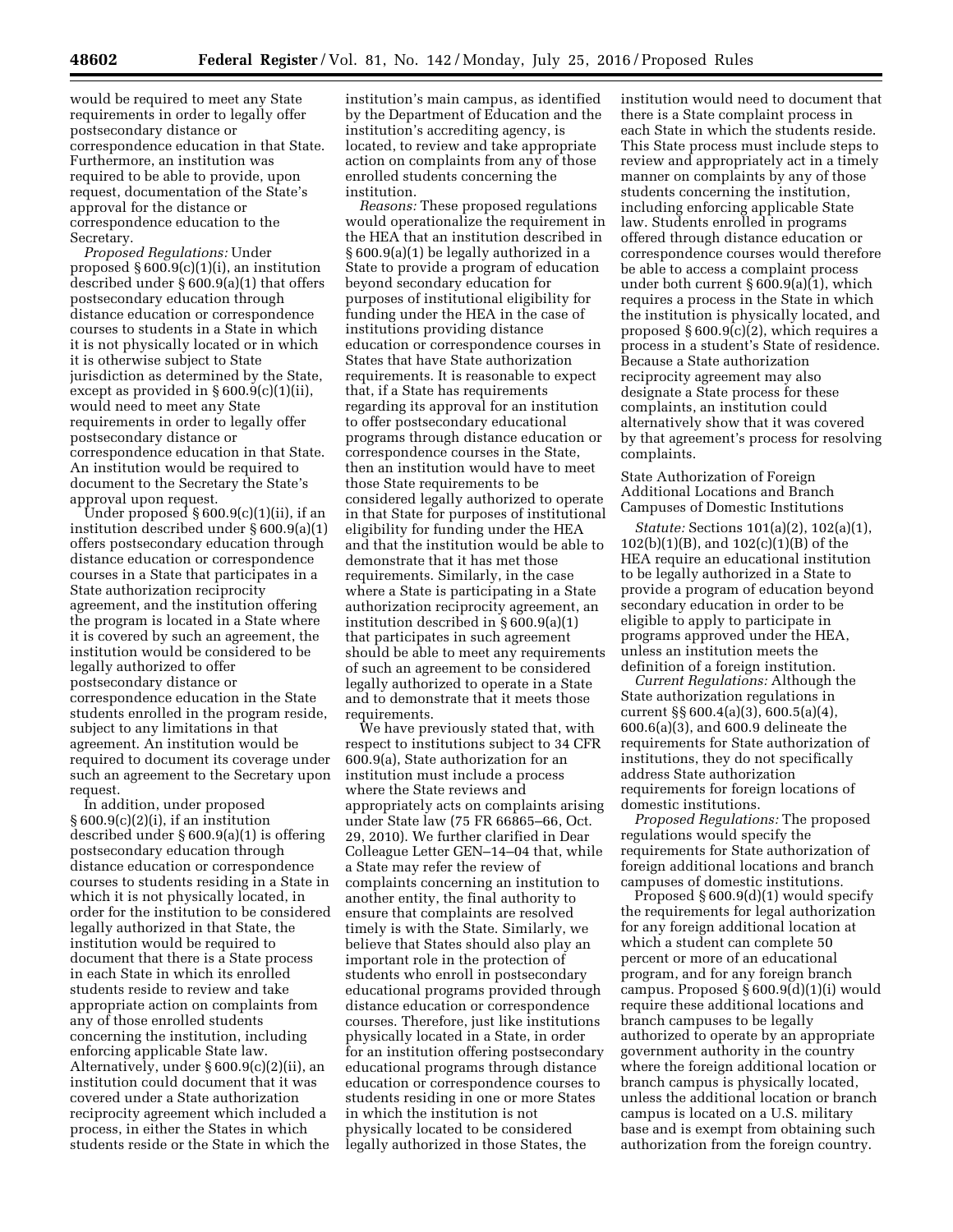Under proposed § 600.9(d)(1)(ii), an institution would be required to provide documentation of that authorization by the foreign country to the Department upon request. The documentation would be required to demonstrate that the government authority for the foreign country is aware that the additional location or branch campus provides postsecondary education and does not object to those activities. In addition, proposed § 600.9(d)(1)(iii) would require these additional locations and branch campuses to be approved in accordance with the existing regulations for the approval of additional locations and branch campuses in the regulations for the Secretary's recognition of accrediting agencies (§ 602.24(a) and § 602.22(a)(2)(viii)). Proposed § 600.9(d)(1)(iv) would require institutions to be in compliance with any additional requirements for legal authorization established by the foreign country. Proposed  $\S 600.9(d)(1)(v)$ would specify that an institution would be required to report the establishment or operation of a foreign additional location or branch campus to the State in which the main campus of the institution is located at least annually, or more frequently if required by the State. Although these regulations would not require an institution to obtain authorization in the State in which the main campus is located for the foreign additional location or branch campus, § 600.9(d)(1)(vi) would require the institution to comply with any limitations on the establishment or operation of a foreign additional location or branch campus set by that State.

Proposed § 600.9(d)(2) would require that foreign additional locations at which less than 50 percent of an educational program is offered, or will be offered, be in compliance with any requirements for legal authorization established by the foreign country.

Proposed § 600.9(d)(3) would provide that an institution must disclose to enrolled and prospective students the information regarding the student complaint process described in § 668.43(b), in accordance with 34 CFR 668.41 and would be satisfied by making this information available to prospective and enrolled students on the institution's Web site, which would then make it available to the general public. The requirement would apply to all foreign additional locations and branch campuses where students are attending and receiving title IV funds, regardless of the amount of the program offered there.

Proposed § 600.9(d)(4) would make clear that if the State in which the main

campus of the institution is located limits the authorization of the institution to exclude the foreign additional location or branch campus, the foreign additional location or branch campus would not be considered to be authorized regardless of the percentage of the program offered at a foreign additional location or branch campus.

*Reasons:* The negotiating committee reached tentative agreement on the proposed regulations related to additional locations or branch campuses in a foreign location. The Department did not make substantive changes to the regulatory language to which the committee tentatively agreed.

The proposed regulations would allow an institution with a foreign additional location or branch campus to meet the statutory State authorization requirement for the foreign location or branch campus in a manner that recognizes both the domestic control of the institution as a whole, while ensuring that the foreign location or branch campus is legally operating in the foreign country in which it is located. In addition, the proposed regulations would recognize the importance of extending the protections provided to U.S. students attending an institution in a State to those attending at a foreign additional location or branch campus.

The proposed regulations would only apply to foreign additional locations and branch campuses of domestic institutions. They would not apply to study abroad arrangements that domestic institutions have with foreign institutions whereby a student attends a portion of a program at a separate foreign institution, which are regulated under current § 668.5. These proposed regulations also would not apply to foreign institutions. The requirements for additional locations of foreign institutions are contained in current § 600.54(d).

Proposed § 600.9(d)(1) would limit the applicability of the proposed legal authorization and accreditation requirements to (1) foreign additional locations at which 50 percent or more of an educational program is offered, or will be offered, and (2) all foreign branch campuses. This is consistent with current § 600.10(b)(3) which provides that, generally, title IV eligibility does not automatically extend to any branch campus or additional location where the institution provides at least 50 percent of the educational program, so institutions are required to apply for separate approval of such locations under current § 600.20. It would also be consistent with current § 602.24(a), which requires accrediting

agencies to approve the addition of branch campuses, and current § 602.22(a)(2)(viii), which generally requires accrediting agencies to have substantive change policies that include the evaluation of additional locations that provide at least 50 percent of a program, unless the location meets certain exceptions.

Because of the protections provided by State authorization of the main campus of an institution and accrediting agency oversight, the proposed legal authorization standard for foreign additional locations and branch campuses in  $\S 600.9(d)(1)(i)$ , (ii) and (iv) is more lenient than the standard for foreign schools, which provides that legal authorization must be obtained from the education ministry, council, or equivalent agency of the country in which the institution is located to provide an educational program beyond the secondary education level. Under the proposed regulations, a license for an additional location of a U.S. based postsecondary educational institution to operate from an appropriate foreign government authority would be sufficient to demonstrate compliance with § 600.9(d)(1)(i). In addition, unlike foreign schools, which must provide documentation of legal authorization up front, § 600.9(d)(1)(ii) would require that the institution provide documentation of the authorization by the foreign country in which the additional location or branch campus is located *upon request* to demonstrate that the government authority for the foreign country is aware that the additional location or branch provides postsecondary education and does not object to the institution's activities. This would allow the Department to ensure that a foreign additional location or branch campus actually has the appropriate authorization to operate. It would also demonstrate that a foreign additional location or branch campus is not operating under a license for a purpose other than providing postsecondary education and, therefore, is in compliance with section 101(a)(2) of the HEA, which defines the term ''institution of higher education'' to mean, in part, an educational institution in any State that is legally authorized within the State to provide a program of education beyond secondary education. The proposed regulations would require that the government authority for the foreign country is aware that the additional location or branch provides postsecondary education. Although the Department originally proposed requiring an institution to demonstrate that the government entity had actively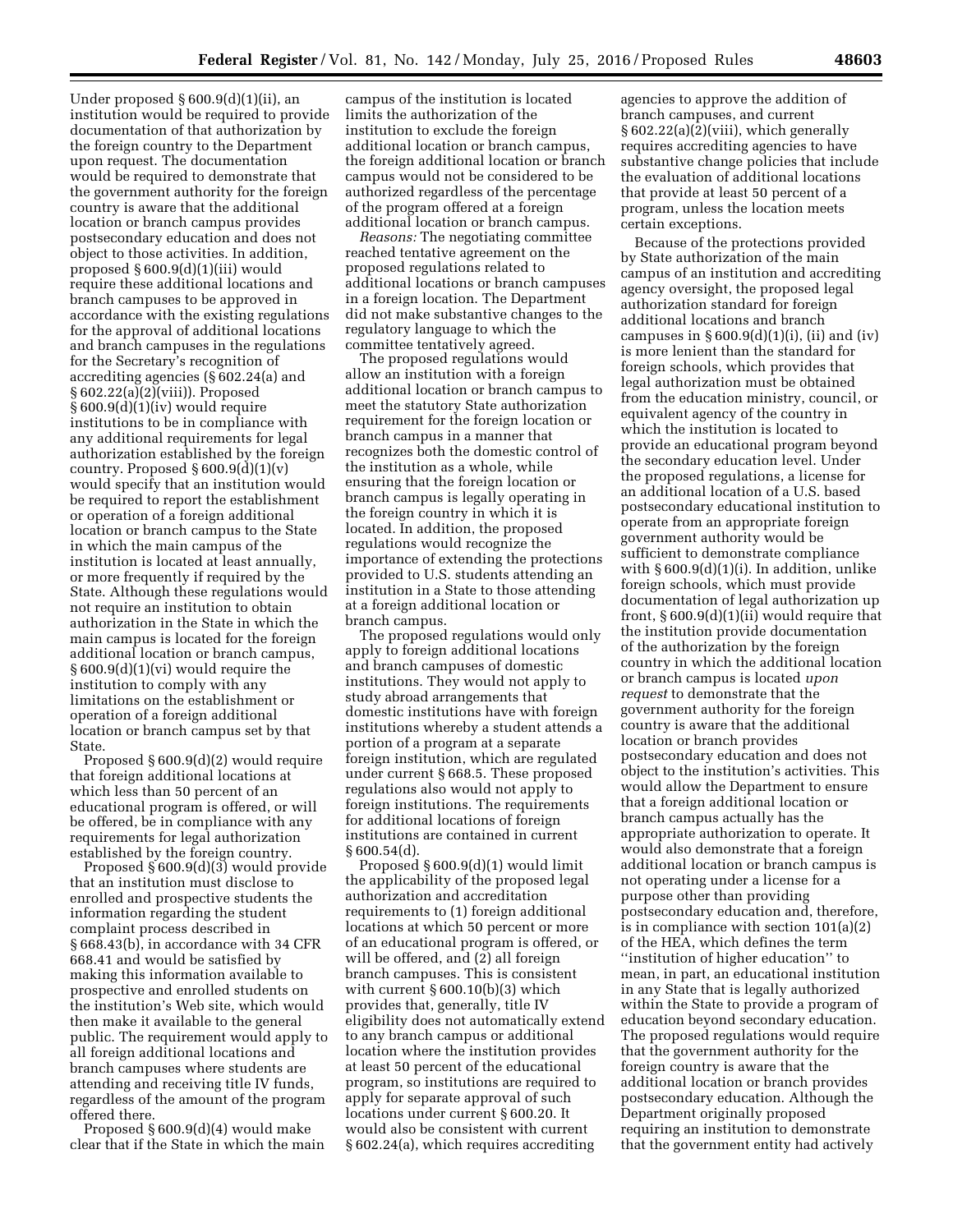consented to the location's or branch's provision of postsecondary education, again because of the protections provided by State authorization of the main campus of an institution and accrediting agency oversight, the committee ultimately agreed that it was only necessary that the foreign government entity not object to it.

Some negotiators suggested that State authorization of the institution's main campus and compliance with the accreditation requirements for a foreign additional location or branch campus was sufficient for the location or branch campus to be title IV eligible. However, the negotiated rulemaking committee discussed and tentatively agreed that this standard did not provide enough protection for students who would be harmed if a country sought to close an additional location or branch campus that it had not authorized to operate. For this same reason, proposed § 600.9(d)(1)(iv) would require that foreign additional locations and branch campuses be in compliance with any additional requirements for legal authorization established by the foreign country. While the committee agreed that it was not necessary that the specific legal authorization requirements of proposed § 600.9(d)(1)(i) and (ii) would apply to foreign additional locations at which less than 50 percent of an educational program is offered, or will be offered (discussed above), the committee agreed that proposed § 600.9(d)(2) would require that foreign additional locations at which less than 50 percent of an educational program is offered, or will be offered, be in compliance with any requirements for legal authorization established by the foreign country.

Under the proposed regulations, a foreign additional location or branch campus that is located on a U.S. military base and is exempt from obtaining legal authorization from the foreign country would be exempt from being legally authorized to operate by an appropriate government authority in the country where the additional location or branch campus is physically located. Although some negotiators suggested that all additional locations or branch campuses located on U.S. military bases should be exempt from the laws and regulations of the countries in which they are located because they are considered to be located on ''U.S. soil,'' the Department's understanding is that U.S. military bases are not automatically considered to be located on ''U.S. soil.'' Rather, they are governed by individual Status of Forces Agreements and vary by country and base. These regulations would defer to those agreements regarding the

applicability of authorizing requirements of the foreign country.

Proposed § 600.9(d)(1)(iii) would not create a new requirement for accrediting agency approval of foreign additional locations or branch campuses. Rather, approval would be required in accordance with the existing regulations for the approval of additional locations and branch campuses in the regulations for the Secretary's recognition of accrediting agencies. That is, under the current regulations, if an institution plans to establish a branch campus, the accrediting agency must require the institution to notify the agency, submit a business plan for the branch campus, and wait for accrediting agency approval (§ 602.24(a)). For additional locations that provide at least 50 percent of a program, accrediting agencies must have substantive change policies that include the evaluation of additional locations that provide at least 50 percent of a program, unless the location meets certain exceptions  $(\S 602.22(a)(2)(viii))$ . In order to facilitate the oversight role of the State in which the institution's main campus is located with respect to a foreign additional location or branch campus, proposed  $\S 600.9(d)(1)(v)$ would require an institution with a main campus in the State to report the establishment or operation of a foreign additional location or branch campus to the State at least annually, or more frequently if required by the State. Although the proposed regulations would not specifically require an institution to obtain authorization in the State in which the main campus is located for the foreign additional location or branch campus, in recognition that a State may set limitations on the establishment or operation of foreign locations or branch campuses other than simply denying eligibility, proposed § 600.9(d)(1)(vi) would provide that an institution must comply with any State limitations on the establishment or operation of a foreign additional location or branch campus set by that State.

To ensure that students are aware of the complaint process of the State in which the main campus of the institution is located, proposed § 600.9(d)(3) would require institutions to disclose information regarding the student complaint process to enrolled and prospective students at that foreign additional location or branch campus. To minimize burden, the proposed regulations would require that this disclosure be made in accordance with the existing consumer disclosure requirements of subpart D of part 668, rather than through the establishment of a separate disclosure.

Proposed § 600.9(d)(4) would make clear that if the State limits the authorization of the institution to exclude the additional foreign location or branch campus in a foreign country, the additional location or branch campus would not be considered to be authorized by the State. This would mean that a State is not required to authorize a foreign additional location or branch campus, but if a State expressly prohibits an institution then the location is not considered to be authorized. A State may also provide conditions by which an institution must abide by to have its foreign additional locations or branch campuses be authorized. In such an instance, the institution must abide by those conditions to be considered authorized.

# *§ 668.50 Institutional Disclosures for Distance or Correspondence Programs*

*Statute:* Section 485(a)(1) of the HEA provides that an institution must disclose information about the institution's accreditation and State authorization.

*Current Regulations:* None. *Proposed Regulations:* The Department proposes to add new § 668.50, which would require an institution to disclose certain information about the institution's distance education programs or correspondence courses to enrolled and prospective students. The Department proposes seven general disclosures to be made publicly available and three individualized disclosures that will require direct communication with enrolled and prospective students, but only if certain conditions are met. The proposed regulations state that the Secretary may determine the form and content of these disclosures in the future. These proposed disclosures will not alter or reduce any other required disclosures that are required in this subpart.

For distance education programs and correspondence courses offered by an institution of higher education, the institution must disclose:

• How the distance education program or correspondence course is authorized (34 CFR 668.50(b)(1));

• How to submit complaints to the appropriate State agency responsible for student complaints or to the state authority reciprocity agreement, whichever is appropriate based on how the program or course is authorized (34 CFR 668.50(b)(2));

• How to submit complaints to the appropriate State agency in the student's State of residence (34 CFR 668.50(b)(3));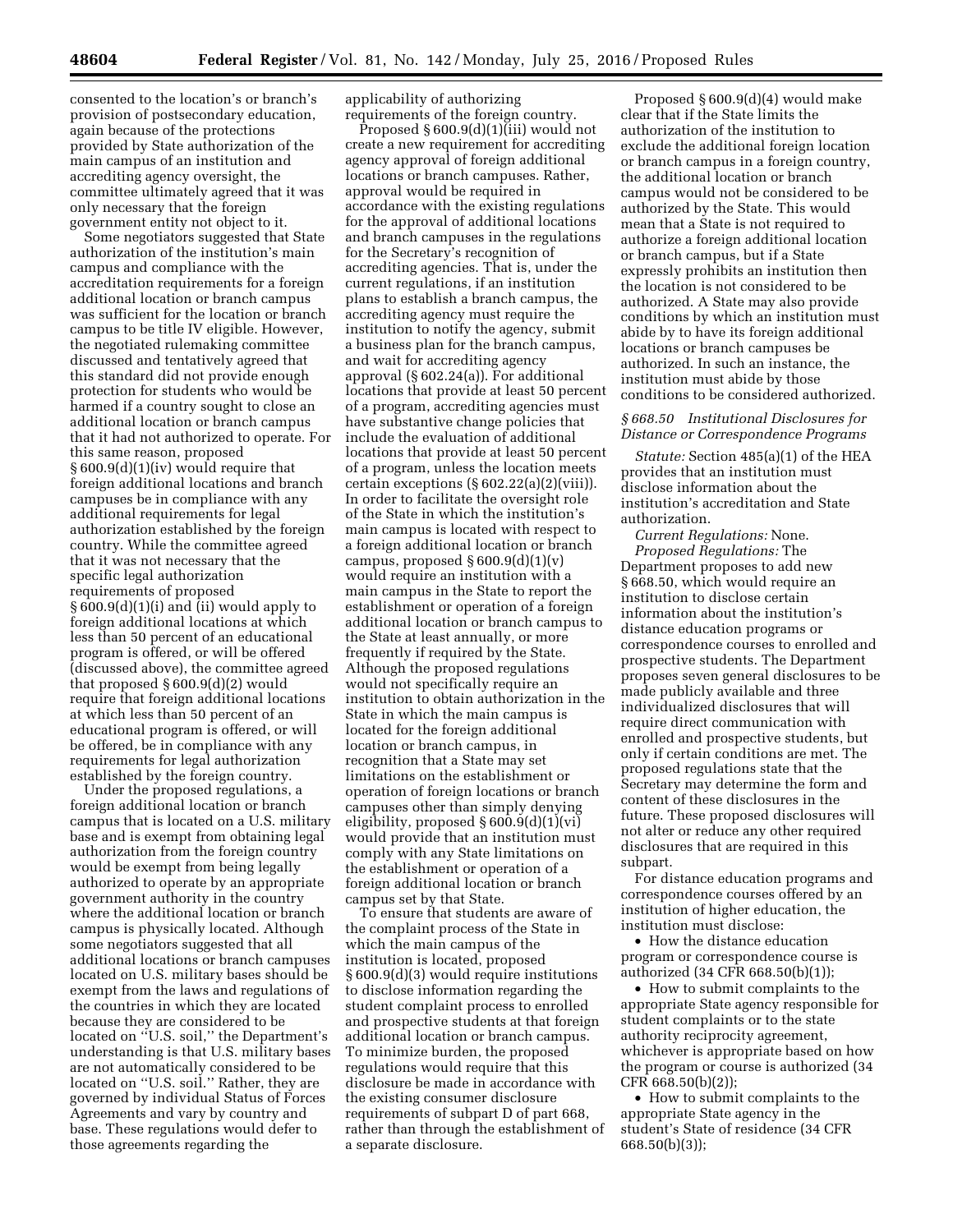• Any adverse actions taken by a State or accrediting agency against an institution of higher education's distance education program or correspondence course and the year that the action was initiated for the previous five calendar years (34 CFR 668.50(b)(4) and 34 CFR 668.50(b)(5));

• Refund policies that the institution is required to comply with (34 CFR 668.50(b)(6));

• The applicable licensure or certification requirements for a career a student prepares to enter, and whether the program meets those requirements (34 CFR 668.50(b)(7)).

Additionally, these institutions must also disclose directly:

• When a distance education program or correspondence course does not meet the licensure or certification requirements for a State to all prospective students (34 CFR  $668.50(c)(1)(i);$ 

• When an adverse action is taken against an institution's postsecondary education programs offered by the institution solely through distance education or correspondence student to each enrolled and prospective student  $(34 \text{ CFR } 668.50(c)(2))$ ; and

• Any determination that a program ceases to meet licensure or certification requirements to each enrolled and prospective student (34 CFR 668.50(c)(2)).

Under proposed § 668.50(b)(1), an institution would be required to disclose whether the program offered by the institution through distance education or correspondence courses is authorized by each State in which students enrolled in the program reside. If an institution is authorized through a State authorization reciprocity agreement, the institution would be required to disclose its authorization status under such an agreement.

Under proposed  $\S 668.50(b)(2)(i)$ , an institution authorized by a State agency would be required to disclose the process for submitting complaints to the appropriate State agency in the State in which the main campus of the institution is located, including providing contact information for the appropriate individuals at the State agencies that handle consumer complaints.

Under proposed § 668.50(b)(2)(ii), an institution that is authorized by a State authorization reciprocity agreement would be required to disclose the complaint process established by the reciprocity agreement, if the agreement establishes such a process. In addition to the State authorization reciprocity agreement's complaint process, an institution authorized through such an

agreement would also be required to provide contact information for the individual responsible for handling such complaints, as set out in the State authorization reciprocity agreement, if applicable.

Under proposed § 668.50(b)(3), an institution would be required to disclose the process for submitting complaints to the appropriate State agency for all States in which the institution enrolls students in distance education programs or correspondence courses, regardless of whether the institution is authorized by the State in which the main campus of the institution is located or by a State authorization reciprocity agreement.

Under proposed § 668.50(b)(4) and (5), an institution would be required to disclose any adverse actions a State entity or an accrediting agency has initiated related to the institution's distance education programs or correspondence courses for a five calendar year period prior to the year in which the institution makes the disclosure.

Under proposed § 668.50(b)(6), an institution would be required to disclose, for any State in which the institution enrolls students in distance education programs or correspondence courses, any State policies requiring the institution to refund unearned tuition and fees.

Under proposed § 668.50(b)(7), an institution would be required to disclose the applicable educational prerequisites for professional licensure or certification which the program prepares the student to enter in any State in which the program's enrolled students reside, or any other State for which the institution has made a determination regarding such prerequisites. The institution would also be required to disclose whether the distance education program or correspondence course does or does not satisfy those applicable educational prerequisites for professional licensure or certification. Distance education programs and correspondence courses enroll students from a multitude of States where they do not have a physical presence and their programs may not necessarily lead to licensure or certification, which would be important for students to know. For any State as to which an institution has not made a determination with respect to the licensure or certification requirement, an institution would be required to disclose a statement to that effect. This disclosure does not require an institution to make a determination with regard to how its distance education programs or correspondence courses

meet the prerequisites for licensure or certification in States where none of its enrolled students reside, but does require an institution to disclose whether it has made such determinations and, if it has made a determination, whether its programs meet such prerequisites.

Under proposed § 668.50(c), an institution offering programs solely through distance education or correspondence courses would be required to provide individualized disclosures to students to disclose certain information, but only if certain conditions are met. An individualized disclosure would be providing a disclosure through direct contact, such as through an email or written correspondence, unlike a public disclosure, such as through the program's Web site or in promotional material.

Under proposed  $§ 668.50(c)(1)(i)$ , an institution would be required to provide an individualized disclosure to prospective students when the institution determines that an educational program is being offered solely through distance education or correspondence courses, excluding internships or practicums, does not meet licensure or certification prerequisites in the State of the student's residence. The institution would be required to obtain an acknowledgment from the student that the communication was received prior to the student's enrollment in the program. The Department believes this can be solved relatively easily by including attestation as part of a student's enrollment agreement or other paperwork required for new students by the institution, which an institution would already prepare and maintain.

Under proposed  $§ 668.50(c)(1)(ii)$ , an institution would be required to provide an individualized disclosure to enrolled and prospective students of any adverse action initiated by a State or an accrediting agency related to the institution's programs, including the years in which such actions were initiated, and when the institution determines that its program ceases to meet licensure or certification prerequisites of a State. These individualized disclosures would have to occur within 30 days and 7 days of the institution becoming aware of the event, respectively.

*Reasons:* The proposed regulations in § 668.50 would increase transparency and accountability in the distance education sector by providing enrolled and prospective students with essential information about postsecondary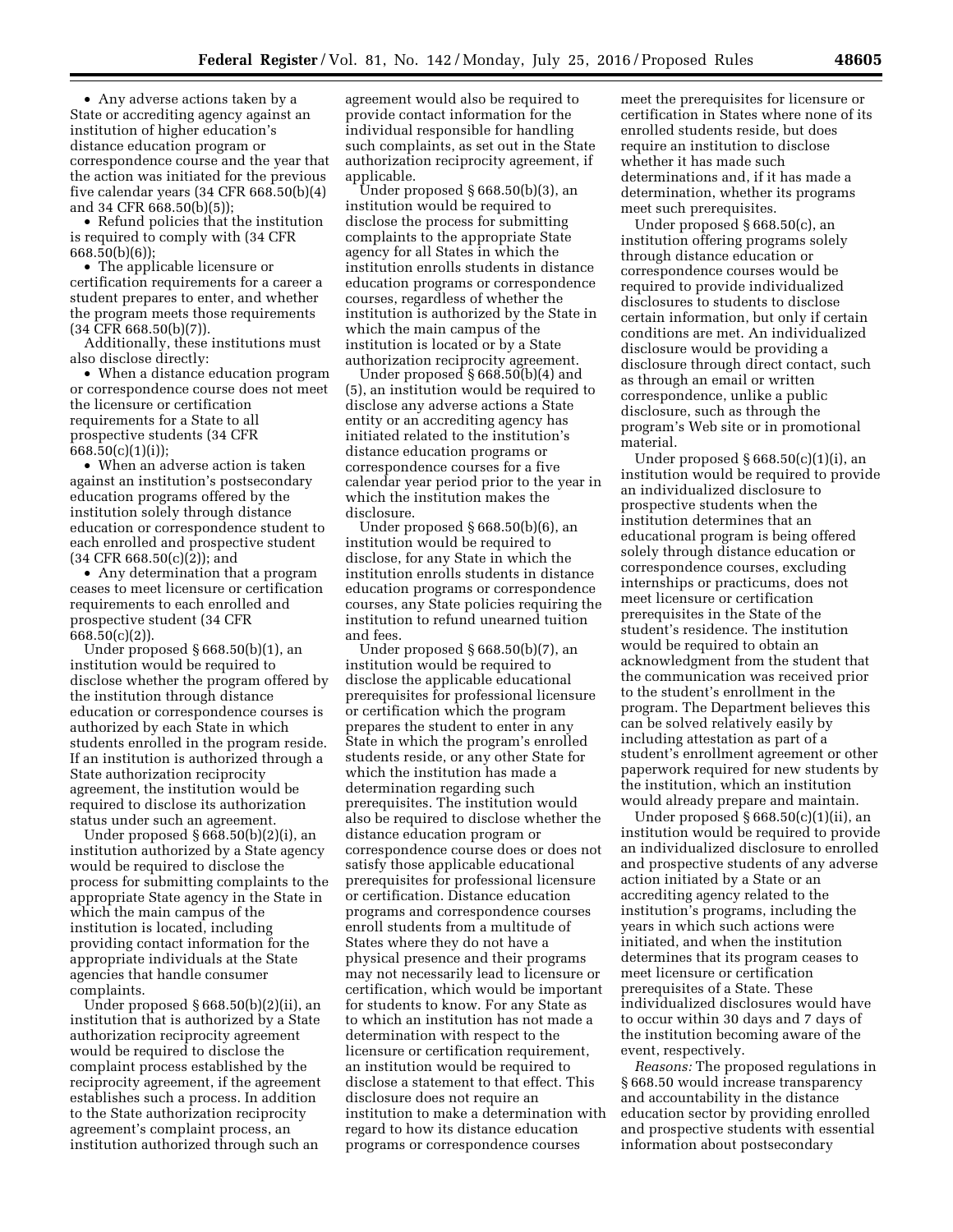institutions that offer distance education how their distance education program programs and correspondence courses.

Through these proposed requirements, a student enrolled or planning to enroll in programs offered through distance education or correspondence courses would receive information regarding whether programs or courses are authorized by the State in which he or she lives and whether those programs or courses also meet State prerequisites for licensure and certification. Without such requirements, students could unknowingly enroll in programs that do not qualify them for Federal student aid or that do not fulfill requirements for employment in a particular profession or field, either in the State in which they reside or in the State in which they intend to seek employment.

These requirements would also strengthen the effectiveness of the program integrity triad by ensuring that enrolled and prospective students are aware of any adverse actions a State or accrediting agency has initiated against an institution that may potentially impact the post-secondary success or financial well-being of students. This requirement would also limit the time period for disclosing such information to the past five years, so that institutions would not be required to disclose every adverse action ever made against them, and institutions that have improved over time will be able to distance themselves from an adverse compliance history.

We believe it is important to provide information to students on whatever adverse actions have been initiated against an institution regarding its distance education program or correspondence course regardless of the status of the action. For example, if an institution appeals an adverse action being taken against it by a State, we believe that an institution should still disclose that adverse action to an enrolled or prospective student. However, the institution is permitted to provide qualifying information to the student about any appeal that is being pursued by the institution regarding its distance education program or correspondence course offered by the institution.

Additionally, through these requirements, students would receive information about the complaint processes available to them. This information should be readily available to students as a way to ensure transparency and to protect students from bad actors in the field. We also believe that students should be provided with the complaint process for their State of residence regardless of

or correspondence course was authorized.

Providing information to a student about tuition refund policies is also important as it may impact a student's finances and their decision to enroll in a distance education program or correspondence courses. This information can help a student navigate the refund process if they decide to withdraw from a course or program.

Given the multi-State environment in which distance education programs and correspondence courses may be offered, it is important that students understand and make informed decisions about the educational options available to them through distance and correspondence education. As such, these proposed regulations would require that certain individualized disclosures be made to students, but only in certain situations. Under these proposed regulations, when a State or accrediting agency initiates an adverse action against an institution offering programs offered through distance education or correspondence courses or if a program does not meet or ceases to meet prerequisites for State licensure or certification, this information will be directly communicated to enrolled and prospective students. In those situations, these disclosures will help a student evaluate whether enrollment or continued enrollment in a particular program is in his or her best interest.

Overall, the public and individualized disclosures provided under these proposed regulations establish important consumer protections within the distance education field and help enrolled and prospective students make informed choices about postsecondary distance education programs and correspondence courses.

# **Executive Orders 12866 and 13563**

*Regulatory Impact Analysis* 

#### Introduction

Under Executive Order 12866, it must be determined whether this regulatory action is ''significant'' and, therefore, subject to the requirements of the Executive order and subject to review by the Office of Management and Budget (OMB). Section 3(f) of Executive Order 12866 defines a ''significant regulatory action'' as an action likely to result in a rule that may—

(1) Have an annual effect on the economy of \$100 million or more, or adversely affect a sector of the economy, productivity, competition, jobs, the environment, public health or safety, or State, local, or tribal governments or communities in a material way (also

referred to as an ''economically significant'' rule);

(2) Create serious inconsistency or otherwise interfere with an action taken or planned by another agency;

(3) Materially alter the budgetary impacts of entitlement grants, user fees, or loan programs or the rights and obligations of recipients thereof; or

(4) Raise novel legal or policy issues arising out of legal mandates, the President's priorities, or the principles stated in the Executive order.

This proposed regulatory action is a significant regulatory action subject to review by OMB under section 3(f) of Executive Order 12866.

We have also reviewed these regulations under Executive Order 13563, which supplements and explicitly reaffirms the principles, structures, and definitions governing regulatory review established in Executive Order 12866. To the extent permitted by law, Executive Order 13563 requires that an agency—

(1) Propose or adopt regulations only upon a reasoned determination that their benefits justify their costs (recognizing that some benefits and costs are difficult to quantify);

(2) Tailor its regulations to impose the least burden on society, consistent with obtaining regulatory objectives and taking into account—among other things and to the extent practicable—the costs of cumulative regulations;

(3) In choosing among alternative regulatory approaches, select those approaches that maximize net benefits (including potential economic, environmental, public health and safety, and other advantages; distributive impacts; and equity);

(4) To the extent feasible, specify performance objectives, rather than the behavior or manner of compliance a regulated entity must adopt; and

(5) Identify and assess available alternatives to direct regulation, including economic incentives—such as user fees or marketable permits—to encourage the desired behavior, or provide information that enables the public to make choices.

Executive Order 13563 also requires an agency ''to use the best available techniques to quantify anticipated present and future benefits and costs as accurately as possible.'' The Office of Information and Regulatory Affairs of OMB has emphasized that these techniques may include ''identifying changing future compliance costs that might result from technological innovation or anticipated behavioral changes.''

We are issuing these proposed regulations only on a reasoned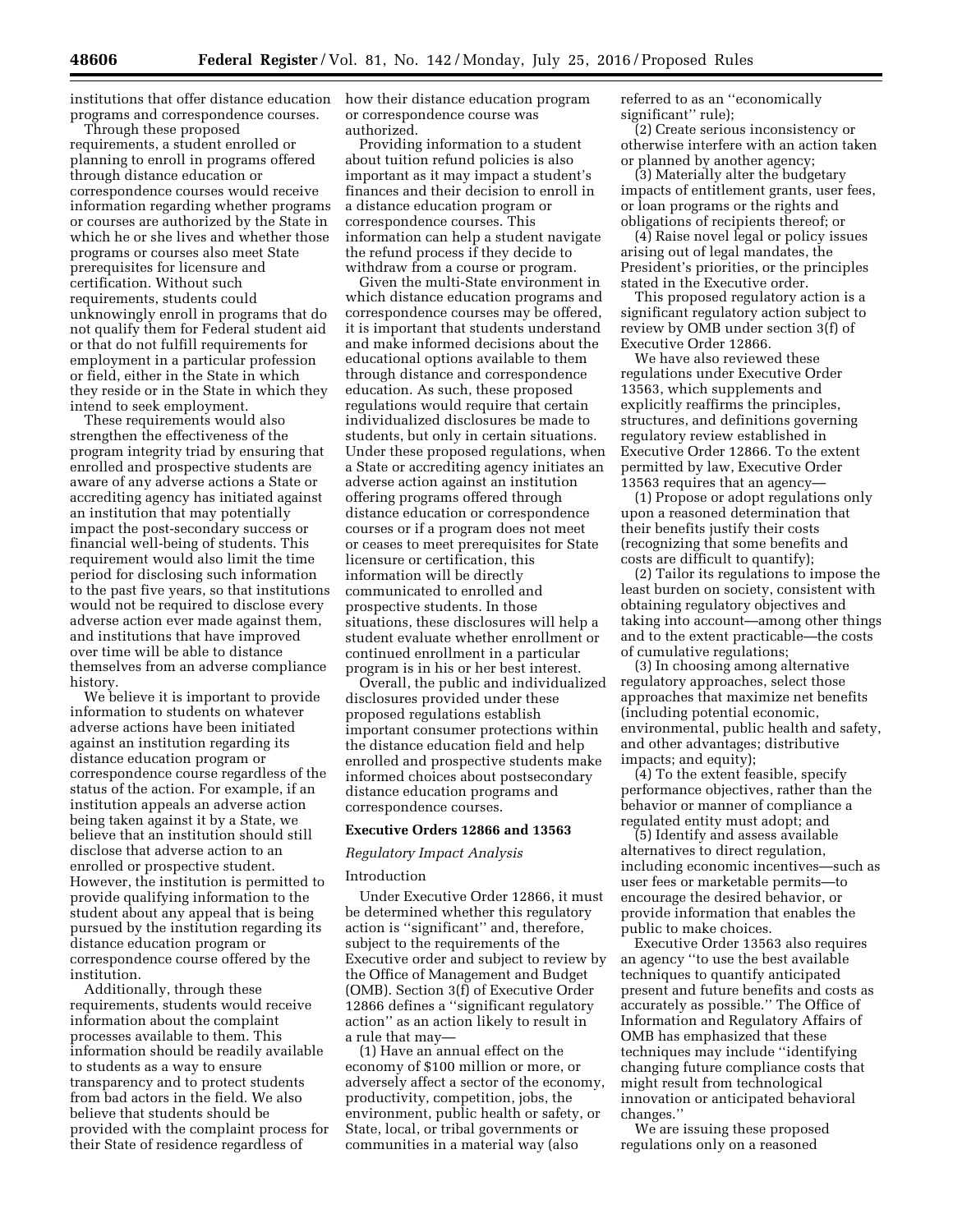determination that their benefits would justify their costs. In choosing among alternative regulatory approaches, we selected those approaches that maximize net benefits. Based on the analysis that follows, the Department believes that these proposed regulations are consistent with the principles in Executive Order 13563.

We also have determined that this regulatory action would not unduly interfere with State, local, and tribal governments in the exercise of their governmental functions.

In this Regulatory Impact Analysis we discuss the need for regulatory action, the potential costs and benefits, net budget impacts, assumptions, limitations, and data sources, as well as regulatory alternatives we considered. Although the majority of the costs related to information collection are discussed within this RIA, elsewhere in this NPRM under Paperwork Reduction Act of 1995, we also identify and further explain burdens specifically associated with information collection requirements.

# Need for Regulatory Action

The landscape of higher education has changed over the last 20 years. During that time, the role of distance education in the higher education sector has grown significantly. For Fall 1999, eight percent of all male students and ten percent of all female students participated in at least one distance education course.1 Recent IPEDS data indicate that in the fall of 2013, 26.4 percent of students at degree-granting, title IV participating institutions were enrolled in at least one distance education class.1 The emergence of online learning options has allowed students to enroll in colleges authorized in other States and jurisdictions with relative ease. According to the National Center for Education Statistics' Integrated Postsecondary Education Data System (IPEDS), in the fall of 2014, the number of students enrolled exclusively in distance education programs totaled 843,107. Distance education industry sales have increased alongside student enrollment. As students continue to embrace distance education, revenue for distance

education providers has increased steadily. In 2014, market research firm Global Industry Analysts projected that 2015 revenue for the distance education industry would reach \$107 billion.2 For the same year, gross output for the overall non-hospital private Education Services sector totaled \$332.2 billion.3 Distance education has grown to account for roughly one-third of the U.S. non-hospital private Education Services sector. In this aggressive market environment, distance education providers have looked to expand their footprint to gain market share. An analysis of recent data from IPEDS indicates that 2,301 title-IVparticipating institutions offered 23,434 programs through distance education in 2014. Approximately 2.8 million students were exclusively enrolled in distance education courses, with 1.2 million of those students enrolled in programs offered by institutions from a different State. Table 1 summarizes the number of institutions, programs, and students involved in distance education by sector.

# TABLE 1—2014 PARTICIPATION IN DISTANCE EDUCATION BY SECTOR

| Sector | Institutions<br>offering distance<br>education<br>programs | Number of<br>distance<br>education<br>programs | Students<br>exclusively in<br>distance<br>education<br>programs | Students<br>exclusively in<br>out-of-state<br>distance<br>education<br>programs |
|--------|------------------------------------------------------------|------------------------------------------------|-----------------------------------------------------------------|---------------------------------------------------------------------------------|
|        | 540                                                        | 5.967                                          | 692.074                                                         | 144.039                                                                         |
|        | 745                                                        | 6.555                                          | 607.224                                                         | 333.495                                                                         |
|        | 255                                                        | 5.153                                          | 820.630                                                         | 628.699                                                                         |
|        | 625                                                        | 5.311                                          | 690.771                                                         | 45.684                                                                          |
|        | 15                                                         | 42                                             | 814                                                             | 388                                                                             |
|        | 87                                                         | 339                                            | 21.421                                                          | 5.291                                                                           |
|        |                                                            | 10                                             | 55                                                              |                                                                                 |
|        |                                                            |                                                |                                                                 |                                                                                 |
|        | 26                                                         | 56                                             | 1.056                                                           | 382                                                                             |
| Total  | 2,301                                                      | 23.434                                         | 2.834.045                                                       | 1.157.978                                                                       |

Some States have entered into reciprocity agreements with other States in an effort to address the issues that distance education presents, such as States having differing and conflicting requirements that institutions of higher education will have to adhere to, potentially causing increased costs and burden for those institutions. For example, as of June 2016, 40 States and the District of Columbia have entered into a State Authorization Reciprocity

Agreement (SARA) administered by the National Council for State Authorization Reciprocity Agreements, which establishes standards for the interstate offering of postsecondary distanceeducation courses and programs. Through a State authorization reciprocity agreement, an approved institution may provide distance education to residents of any other member State without seeking authorization from each member State.

However, even where States accept the terms of a reciprocity agreement, that agreement may not apply to all institutions and programs in any given State.

There also has been a significant growth in the number of American institutions and programs enrolling students abroad. As of May 2016, American universities were operating 80 foreign locations worldwide according to information available from the

<sup>1</sup> 2014 Digest of Education Statistics: Table 311.15: Number and percentage of students enrolled in degree-granting postsecondary institutions, by distance education participation, location of student, level of enrollment, and control and level of institution: fall 2012 and fall 2013.

<sup>2</sup>Online Learning Industry Poised for \$107 Billion In 2015 (*[http://www.forbes.com/sites/](http://www.forbes.com/sites/tjmccue/2014/08/27/online-learning-industry-poised-for-107-billion-in-2015/#46857a0966bc) [tjmccue/2014/08/27/online-learning-industry](http://www.forbes.com/sites/tjmccue/2014/08/27/online-learning-industry-poised-for-107-billion-in-2015/#46857a0966bc)[poised-for-107-billion-in-2015/#46857a0966bc](http://www.forbes.com/sites/tjmccue/2014/08/27/online-learning-industry-poised-for-107-billion-in-2015/#46857a0966bc)*).

<sup>3</sup>US Bureau of Economic Analysis GDP-by-Industry interactive table (*[http://bea.gov/iTable/](http://bea.gov/iTable/iTableHtml.cfm?reqid=51&step=51&isuri=1&5101=1&5114=a&5113=61go&5112=1&5111=2014&5102=15) [iTableHtml.cfm?reqid=51&step=51&isuri=1&5101=](http://bea.gov/iTable/iTableHtml.cfm?reqid=51&step=51&isuri=1&5101=1&5114=a&5113=61go&5112=1&5111=2014&5102=15) [1&5114=a&5113=61go&5112=1&5111=2014&5102=](http://bea.gov/iTable/iTableHtml.cfm?reqid=51&step=51&isuri=1&5101=1&5114=a&5113=61go&5112=1&5111=2014&5102=15) [15](http://bea.gov/iTable/iTableHtml.cfm?reqid=51&step=51&isuri=1&5101=1&5114=a&5113=61go&5112=1&5111=2014&5102=15)*).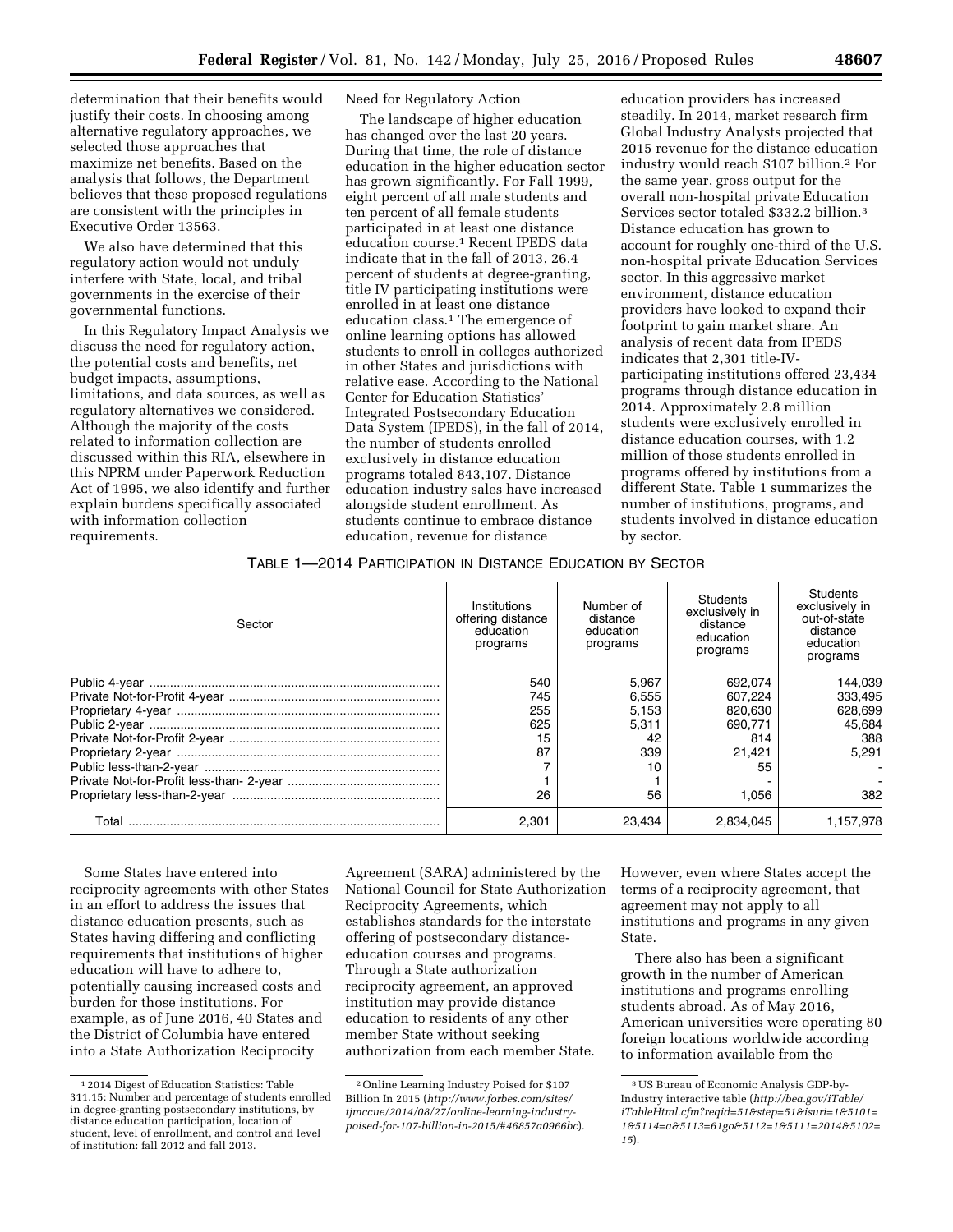Department's Postsecondary Education Participation System (PEPS). Many institutions are also allowing foreign students to enroll in distance education programs in conjunction with, or in lieu of, taking courses at a foreign location.

American institutions operating foreign locations are still relatively new. As such, data about the costs involved in these operations is limited. Some American institutions establishing locations in other countries have negotiated joint ventures and reimbursement agreements with foreign governments to share the startup costs. The Department found no evidence suggesting that institutions make payments to foreign governments in order to operate in the foreign country.

With the expansion of these higher education models, the Department believes it is important to maintain a minimum standard of State approval for higher education institutions. The proposed regulations support States in their efforts to develop standards for this growing sector of higher education. The clarified requirements related to State authorization also support the integrity of the Federal student aid programs by not supplying funds to programs and institutions that are not authorized to operate in a given State.

# **Summary of Proposed Changes**

The proposed regulations: • Require an institution offering distance education or correspondence courses to be authorized by each State in which the institution enrolls students, if such authorization is required by the State, including through a State authorization reciprocity agreement.

• Define the term ''State authorization reciprocity agreement'' to be an agreement between two or more States that authorizes an institution located in a State covered by the agreement to provide postsecondary education through distance education or correspondence courses to students in other States covered by the agreement.

• Require an institution to document the State process for resolving complaints from students enrolled in programs offered through distance education or correspondence courses.

• Require that an additional location or branch campus located in a foreign location be authorized by an appropriate government agency of the country where the additional location or branch campus is located and, if at least half of an educational program can be completed at the location or branch campus, be approved by the institution's accrediting agency and be

reported to the State where the institution's main campus is located.

• Require that an institution provide public and individualized disclosures to enrolled and prospective students regarding its programs offered solely through distance education or correspondence courses.

# **Discussion of Costs, Benefits, and Transfers**

The potential primary benefits of the proposed regulations are: (1) Increased transparency and access to institutional and program information, (2) updated and clarified requirements for State authorization of distance education and foreign additional locations, and (3) a process for students to access complaint resolution in either the State in which the institution is authorized or the State in which they reside.

We have identified the following groups and entities we expect to be affected by the proposed regulations: • Students

• Institutions

• Federal, State, and local government

#### *Students*

Students who made public comments during negotiated rulemaking stated that the availability of online courses allowed them to earn credentials in an environment that suited their personal needs. We believe, therefore, that students would benefit from increased transparency about distance education programs. The disclosures of adverse actions against the programs, refund policies, and the prerequisites for licensure and whether the program meets those prerequisites in States for which the institution has made those determinations would provide valuable information that can help students make more informed decisions about which institution to attend. Increased access to information could help students identify programs that offer credentials that potential employers recognize and value. Additionally, institutions would have to provide an individualized disclosure to enrolled and prospective students of adverse actions against the institution and when programs offered solely through distance education or correspondence courses do not meet licensure or certification prerequisites in the student's State of residence. The disclosure regarding adverse actions would help ensure that students have information about potential wrongdoing by institutions. Similarly, disclosures regarding whether a program meets applicable licensure or certification requirements would provide students with valuable information about whether attending the program will

allow them to pursue the chosen career upon program completion. The licensure disclosure requires acknowledgment by the student before enrollment, which emphasizes the importance of ensuring students receive that information. It also recognizes that students may have specific plans for using their degree, potentially in a new State of residence where the program would meet the relevant prerequisites.

Students in distance education or at foreign locations of domestic institutions would also benefit from the disclosure and availability of complaint resolution processes that would let them know how to submit complaints to the State in which the main campus of the institution is located or, for distance education students, the students' State of residence. This can help to ensure the availability to students of consumer protections and make it more convenient for students to access those supports.

#### *Institutions*

Institutions will benefit from the increased clarity concerning the requirements and process for State authorization of distance education and of foreign additional locations. Institutions will bear the costs of ensuring they remain in compliance with State authorization requirements, whether through entering into a State authorization reciprocity agreement or researching and meeting the relevant requirements of the States in which they operate distance education programs. The Department does not ascribe specific costs to the proposed State authorization regulations and associated definitions because it is presumed that institutions are complying with applicable State authorization requirements. Additionally, nothing in the proposed regulations would require institutions to participate in distance education. However, in the event that the clarification of the State authorization requirements in the proposed regulations, among other factors, would provide an incentive for more institutions to be involved to offer distance education courses, the Department has estimated some costs as an illustrative example of what institutions can expect from complying with State authorization requirements.

The costs for each institution will vary based on a number of factors, including the institutions' size, the extent to which an institution provides distance education, and whether it participates in a State authorization reciprocity agreement or chooses to obtain authorization in specific States. The Department has estimated annual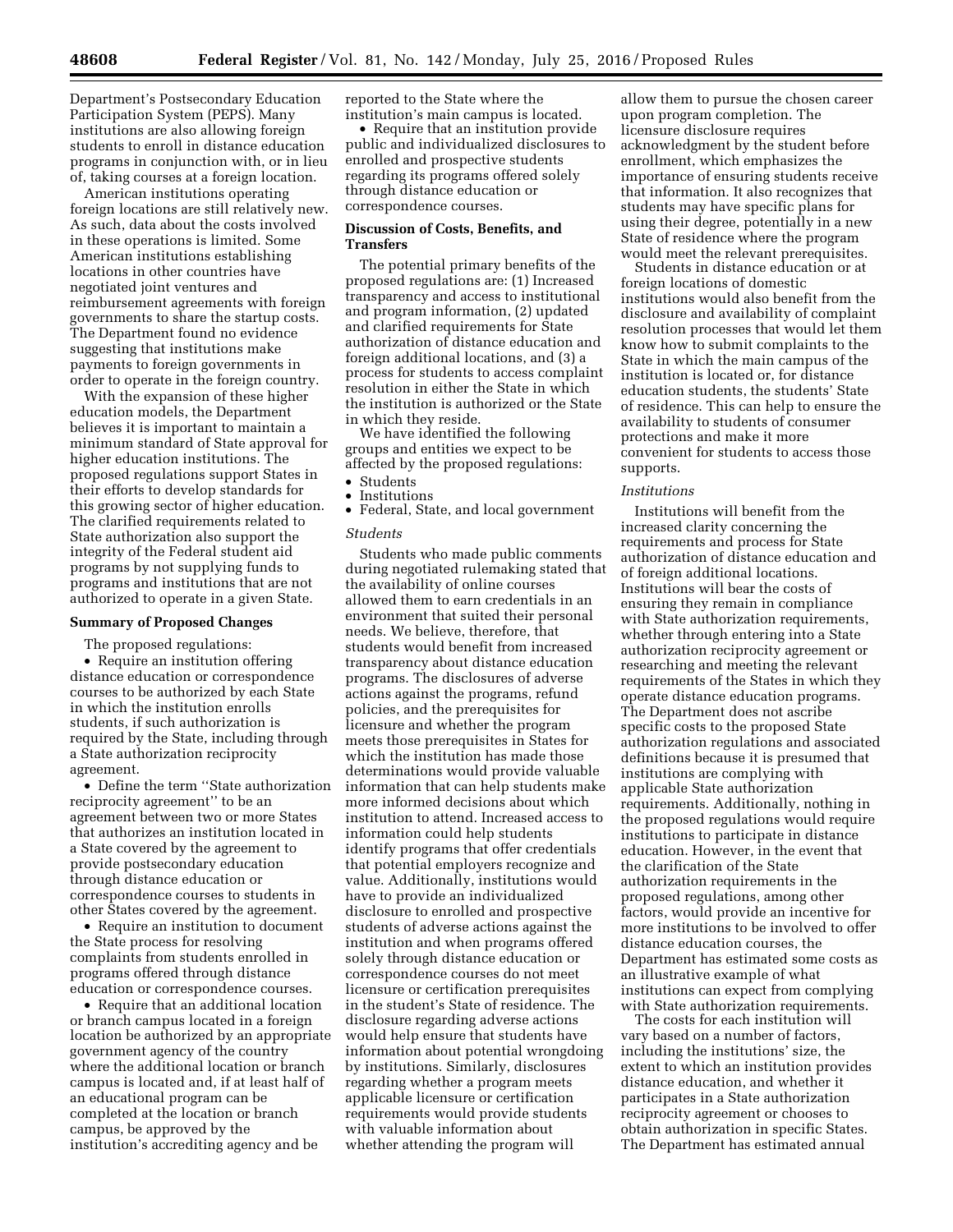costs for institutions that participate in a reciprocity agreement using cost information for the National Council of State Authorization Reciprocity Agreements.4 We assume that participation in such agreements will vary by sector and size of institution. Additionally, States that participate in these arrangements may charge their own fees, which vary by size and type of institution and range from zero dollars to \$40,000 annually for

institutions with 20,001 or more on-line out-of-State students.5

These costs are only one example of an arrangement institutions can use to meet distance education authorization requirements, so actual costs will vary. As seen in Table 2 below, the Department applied the costs associated with a SARA arrangement to all 2,301 title IV participating institutions reported as offering distance education programs in IPEDS for a total of \$19.3

million annually in direct fees and charges associated with distance education authorization. Additional State fees to institutions applied were \$3,000 for institutions under 2,500 FTE, \$6,000 for 2,500 to 9,999 FTE, and \$10,000 for institutions with 10,000 or more FTE. The Department welcomes comments on the assumptions and estimates presented here and will consider them in the analysis of the final regulation.

|  | TABLE 2-ESTIMATED COSTS OF STATE AUTHORIZATION OF DISTANCE EDUCATION |
|--|----------------------------------------------------------------------|
|--|----------------------------------------------------------------------|

| Institutions                          | Count | <b>SARA Fees</b> | Additional<br>State fees |
|---------------------------------------|-------|------------------|--------------------------|
| Public 2-year or less                 |       |                  |                          |
|                                       | 273   | 546.000          | 819,000                  |
|                                       | 290   | 1,160,000        | 1,740,000                |
|                                       | 69    | 414.000          | 690,000                  |
| Private Not-for-Profit 2-year or less |       |                  |                          |
|                                       | 16    | 32,000           | 48,000                   |
|                                       |       |                  |                          |
|                                       |       |                  |                          |
| Proprietary 2-year or less            |       |                  |                          |
|                                       | 109   | 218,000          | 327,000                  |
|                                       | 3     | 12.000           | 18.000                   |
|                                       |       | 6.000            | 10,000                   |
| Public 4-year                         |       |                  |                          |
|                                       | 92    | 184.000          | 276,000                  |
|                                       | 235   | 940.000          | 1,410,000                |
|                                       | 213   | 1.278.000        | 2,130,000                |
| Private Not-for-Profit 4-year         |       |                  |                          |
|                                       | 474   | 948,000          | 1,422,000                |
|                                       | 227   | 908,000          | 1,362,000                |
|                                       | 44    | 264.000          | 440.000                  |
| Proprietary 4-year                    |       |                  |                          |
|                                       | 198   | 396,000          | 594.000                  |
|                                       | 39    | 156,000          | 234,000                  |
|                                       | 18    | 108,000          | 180,000                  |
|                                       | 2,301 | 7.570.000        | 11.700.000               |

Domestic institutions that choose to operate foreign locations may incur costs from complying with the requirements of the foreign country or the State of their main campus, and these will vary based on the location, the State, the percentage of the program offered at the foreign location, and other factors. As with distance education, nothing in the regulation requires institutions to operate foreign locations and we assume that institutions have complied with applicable requirements in operating their foreign locations.

In addition to the costs institutions incur from identifying State requirements or entering a State authorization reciprocity agreement to comply with the proposed regulations, institutions will incur costs associated with the proposed disclosure requirements. This additional workload

4NC–SARA Fees *[http://nc-sara.org/what-does](http://nc-sara.org/what-does-institution-do)[institution-do.](http://nc-sara.org/what-does-institution-do)* 

is discussed in more detail under the *Paperwork Reduction Act of 1995*  section of this preamble. In total, the proposed regulations are estimated to increase burden on institutions participating in the title IV, HEA programs by 35,365 hours. The monetized cost of this burden on institutions, using wage data developed using Bureau of Labor Statistics BLS data available at: *[www.bls.gov/ncs/ect/](http://www.bls.gov/ncs/ect/sp/ecsuphst.pdf) [sp/ecsuphst.pdf,](http://www.bls.gov/ncs/ect/sp/ecsuphst.pdf)* is \$ 1,292,591. This burden estimate is based on an hourly rate of \$36.55.

## *Federal, State, and Local Governments*

The proposed regulations maintain the important role of States in authorizing institutions and in providing consumer protection for residents. The increased clarity about State authorization should also assist

the Federal government in administering the title IV, HEA programs. The proposed regulations would not require States to take specific actions related to authorization of distance education programs. States would choose the systems they establish, their participation in a State authorization reciprocity agreement, and the fees they charge institutions and have the option to do nothing in response to the proposed regulations. Therefore, the Department has not quantified specific annual costs to States based on the proposed regulations.

## **Net Budget Impacts**

The proposed regulations are not estimated to have a significant net budget impact in costs over the 2017– 2026 loan cohorts. A cohort reflects all

<sup>5</sup>State Fees for In-state Institutions *[http://](http://www.nc-sara.org/state-fees-regarding-sarawww.nc-sara.org/state-fees-regarding-sara) [www.nc-sara.org/state-fees-regarding-sarawww.nc-](http://www.nc-sara.org/state-fees-regarding-sarawww.nc-sara.org/state-fees-regarding-sara)*

*[sara.org/state-fees-regarding-sara](http://www.nc-sara.org/state-fees-regarding-sarawww.nc-sara.org/state-fees-regarding-sara)* (National Council for State Authorization Reciprocity Agreement).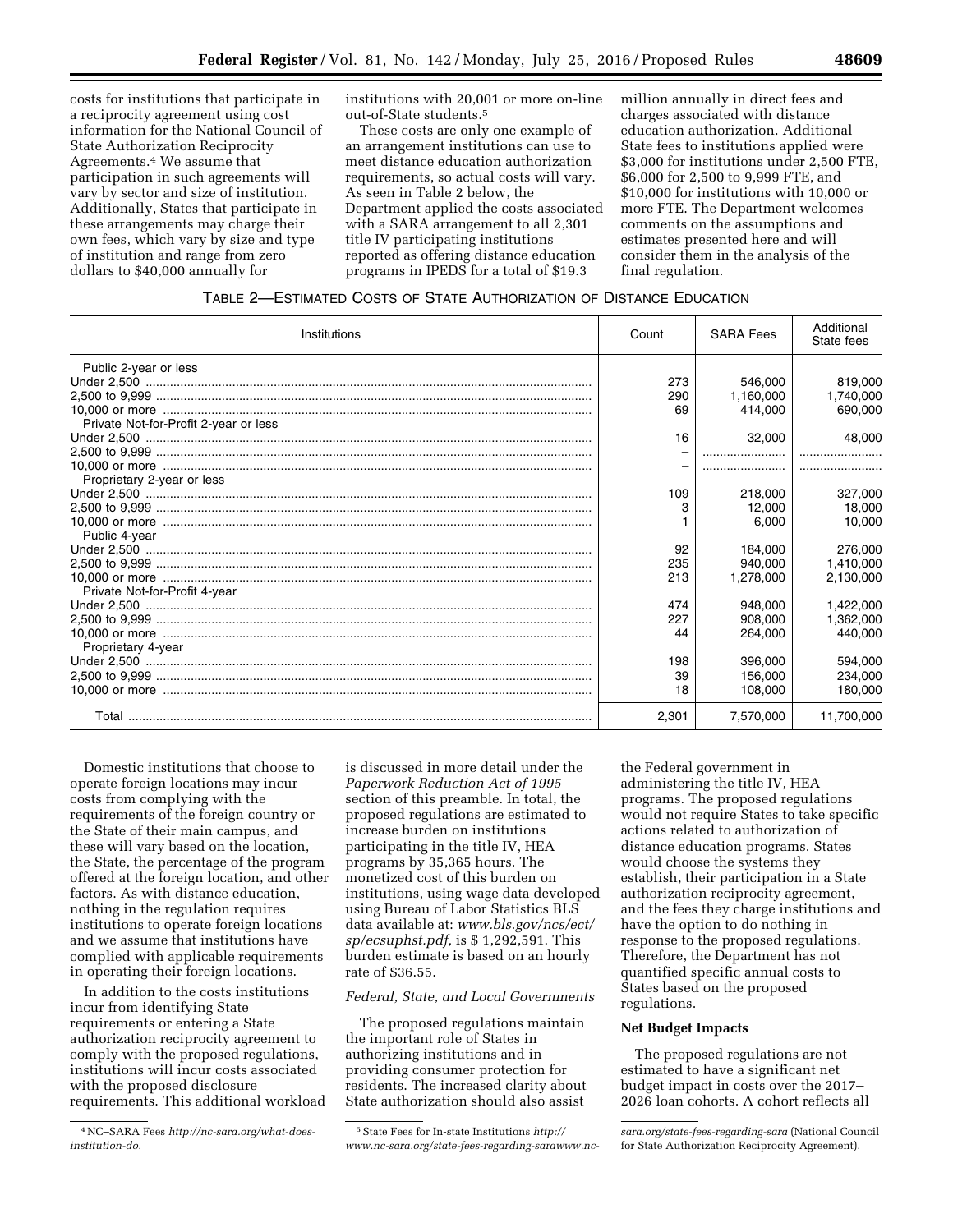loans originated in a given fiscal year. Consistent with the requirements of the Credit Reform Act of 1990, budget cost estimates for the student loan programs reflect the estimated net present value of all future non-administrative Federal costs associated with a cohort of loans.

In the absence of evidence that the proposed regulations will significantly change the size and nature of the student loan borrower population, the Department estimates no significant net budget impact from the proposed regulations. While the clarity about the requirements for State authorization and the option to use State authorization reciprocity agreements may expand the availability of distance education; that does not necessarily mean the volume of student loans will expand greatly. Additional distance education could serve as a convenient option for students to pursue their education and loan funding may shift from physical to online campuses. Distance education has expanded significantly already and the proposed regulations are only one factor in institutions' plans within this field. The distribution of title IV, HEA program funding could continue to evolve, but the overall volume is also driven by demographic and economic conditions that are not affected by the proposed regulations and State authorization requirements are not expected to change loan volumes in a way that would result in a significant net budget impact. Likewise, the availability of options to study abroad at foreign locations of domestic institutions offers students flexibility and potentially rewarding experiences, but is not expected to significantly change the amount or type of loans students use to finance their education. Therefore, the Department does not estimate that the requirements that an additional location or branch campus located in a foreign location be authorized by an appropriate government agency of the country where the additional location or branch campus is located and, if at least half of an educational program can be completed at the location or branch campus, be approved by the institution's accrediting agency and be reported to the State where the institution's main campus is located will have a significant budget impact on title IV, HEA programs. The Department welcomes comments on this analysis and will consider them in the development of the final rule.

# **Assumptions, Limitations and Data Sources**

In developing these estimates, a wide range of data sources were used,

including data from the National Student Loan Data System, and data from a range of surveys conducted by the National Center for Education Statistics such as the 2012 National Postsecondary Student Aid Survey. Data from other sources, such as the U.S. Census Bureau, were also used.

#### **Alternatives Considered**

In the interest of promoting good governance and ensuring that these proposed regulations produce the best possible outcome, the Department reviewed and considered various proposals from both internal sources as well as from non-Federal negotiators. We summarize below the major proposals that we considered but ultimately declined to adopt in these proposed regulations.

The Department has addressed State authorization during two previous rulemaking sessions, one in 2010 and the other in 2014. In 2010, State authorization of distance education was not a topic addressed in the negotiations, but the Department addressed the issue in the final rule in response to public comment. The distance education provision in the 2010 regulation was struck down in court on procedural grounds, leading to the inclusion of the issue in the 2014 negotiations. The 2014 proposal would have required, in part, an institution of higher education to obtain State authorization wherever its students were located. That proposal would also have allowed for reciprocity agreements between States as a form of State authorization, including State authorization reciprocity agreements administered by a non-State entity. The Department and participants of the 2014 rulemaking session were unable to reach consensus.

As it developed the proposed regulations, the Department considered adopting the 2010 or 2014 proposals. However, the 2010 rule did not allow for reciprocity agreements and did not require a student complaint process for distance education students if a State did not already require it. The 2014 proposal raised concerns about complexity and level of burden involved. The Department therefore used elements of both proposals in formulating these proposed regulations. Using the 2010 rule as a starting point, the proposed regulations allow for State authorization reciprocity agreements and provide a student complaint process requirement to achieve a balance between appropriate oversight and burden level. The Department and non-Federal negotiators reached agreement on the provisions related to

foreign locations without considering specific alternative proposals.

### **Clarity of the Regulations**

Executive Order 12866 and the Presidential memorandum ''Plain Language in Government Writing'' require each agency to write regulations that are easy to understand.

The Secretary invites comments on how to make these proposed regulations easier to understand, including answers to questions such as the following:

• Are the requirements in the proposed regulations clearly stated?

• Do the proposed regulations contain technical terms or other wording that interferes with their clarity?

• Does the format of the proposed regulations (grouping and order of sections, use of headings, paragraphing, etc.) aid or reduce their clarity?

• Would the proposed regulations be easier to understand if we divided them into more (but shorter) sections? (A ''section'' is preceded by the symbol ''§ '' and a numbered heading; for example, § 668.50 *Institutional disclosures for distance education or correspondence education programs.*)

• Could the description of the proposed regulations in the **SUPPLEMENTARY INFORMATION** section of this preamble be more helpful in making the proposed regulations easier to understand? If so, how?

• What else could we do to make the proposed regulations easier to understand?

To send any comments that concern how the Department could make these proposed regulations easier to understand, see the instructions in the **ADDRESSES** section.

## **Initial Regulatory Flexibility Analysis**

The proposed regulations would affect institutions that participate in the title IV, HEA. The U.S. Small Business Administration (SBA) Size Standards define ''for-profit institutions'' as ''small businesses'' if they are independently owned and operated and not dominant in their field of operation with total annual revenue below \$7,000,000. The SBA Size Standards define ''not-forprofit institutions'' as ''small organizations'' if they are independently owned and operated and not dominant in their field of operation, or as ''small entities'' if they are institutions controlled by governmental entities with populations below 50,000. Under these definitions, approximately 4,267 of the IHEs that would be subject to the proposed paperwork compliance provisions of the final regulations are small entities. Accordingly, we have prepared this initial regulatory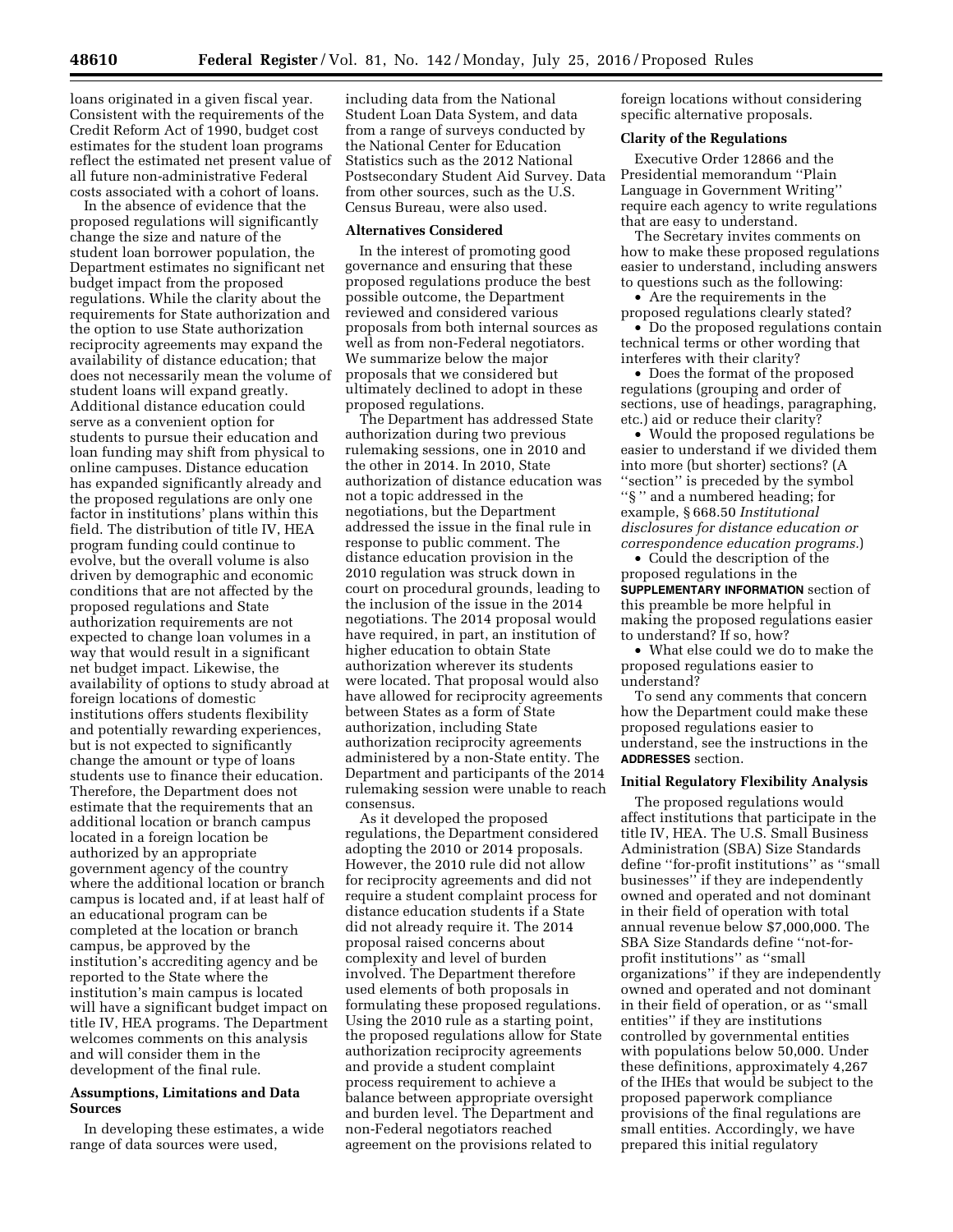flexibility analysis to present an estimate of the effect on small entities of the proposed regulations. The Department welcomes comments on this analysis and requests additional information to refine it.

# **Description of the Reasons That Action by the Agency Is Being Considered**

The Secretary is proposing to amend the regulations governing the title IV, HEA programs to provide clarity to the requirements for, and options to: obtain State authorization of distance education, correspondence courses, and foreign locations; document the process to resolve complaints from distance education students in the State in which they reside; and make disclosures about distance education and correspondence courses.

# **Succinct Statement of the Objectives of, and Legal Basis for, the Proposed Regulations**

Section 101(a)(2) of the HEA defines the term ''institution of higher education'' to mean, in part, an educational institution in any State that is legally authorized within the State to provide a program of education beyond secondary education. Section 102(a) of the HEA provides, by reference to section 101(a)(2) of the HEA, that a proprietary institution of higher education and a postsecondary vocational institution must be similarly authorized within a State. Section 485(a)(1) of the HEA provides that an institution must disclose information about the institution's accreditation and State authorization.

# **Description of and, Where Feasible, an Estimate of the Number of Small Entities to which the Regulations Will Apply**

These proposed regulations would affect IHEs that participate in the Federal Direct Loan Program and borrowers. Approximately 60 percent of IHEs qualify as small entities, even if the range of revenues at the not-forprofit institutions varies greatly. Using data from IPEDS, the Department estimates that approximately 4,267 IHEs participating in the title IV, HEA programs qualify as small entities— 1,878 are not-for-profit institutions, 2,099 are for-profit institutions with programs of two years or less, and 290 are for-profit institutions with four-year programs. The Department believes that most proprietary institutions that are heavily involved in distance education should not be considered small entities because the scale required to operate substantial distance education programs would put them above the relevant revenue threshold. However, the private non-profit sector's involvement in the field may mean that a significant number of small entities could be affected. The Department also expects this to be the case for foreign locations of domestic institutions, with proprietary institutions operating foreign locations unlikely to be small entities and a number of private not-forprofit classified as small entities involved.

Distance education offers small entities, particularly not-for-profit entities of substantial size that are classified as small entities, an opportunity to serve students who could not be accommodated at their physical locations. Institutions that that choose to provide distance education could potentially capture a larger share of the

higher education market. Overall, as of Fall 2013, approximately 13 percent of students receive their education exclusively through distance education while 73 percent took no distance education courses. However, at proprietary institutions almost 52 percent of students were exclusively distance education students and 40 percent had not enrolled in distance education courses. As discussed above, we assume that most of the proprietary institutions offering a substantial amount of distance education are not small entities, but if not-for-profit institutions expand their role in the distance education sector, small entities could increase their share of revenue. On the other hand, small entities that operate physical campuses could face more competition from distance education providers. The potential reshuffling of resources within higher education would occur regardless of the proposed regulations, but the clarity provided by the distance education requirements and the acceptance of State authorization reciprocity agreementss could accelerate those changes.

However, in order to accommodate students through distance learning, institutions would face a number of costs, including the costs of complying with the authorization requirements of the proposed regulations. As with the broader set of institutions, the costs for small entities would vary based on the scope of the distance education they choose to provide, the States in which they operate, and the size of the institution. Applying the same costs from the National Council for State Authorization Reciprocity Agreements as in the Regulatory Impact Analysis, we estimate that small entities will face annual costs of \$7.0 million.

TABLE 3—ESTIMATED COSTS FOR STATE AUTHORIZATION OF DISTANCE EDUCATION FOR SMALL ENTITIES

| Institutions                          | Count | SARA fees | Additional<br>state fees |
|---------------------------------------|-------|-----------|--------------------------|
| Private Not-for-Profit 2-year or less |       |           |                          |
|                                       | 16    | 32,000    | 48.000                   |
|                                       |       |           |                          |
|                                       |       |           |                          |
| Proprietary 2-year or less            |       |           |                          |
|                                       | 109   | 218,000   | 327,000                  |
|                                       |       |           |                          |
|                                       |       |           |                          |
| Private Not-for-Profit 4-year         |       |           |                          |
|                                       | 474   | 948,000   | 1.422.000                |
|                                       | 227   | 908.000   | 1,362,000                |
|                                       | 44    | 264.000   | 440.000                  |
| Proprietary 4-year                    |       |           |                          |
|                                       | 198   | 396,000   | 594.000                  |
|                                       |       |           |                          |
|                                       |       |           |                          |
| Total                                 | 1.068 | 2.766.000 | 4.193.000                |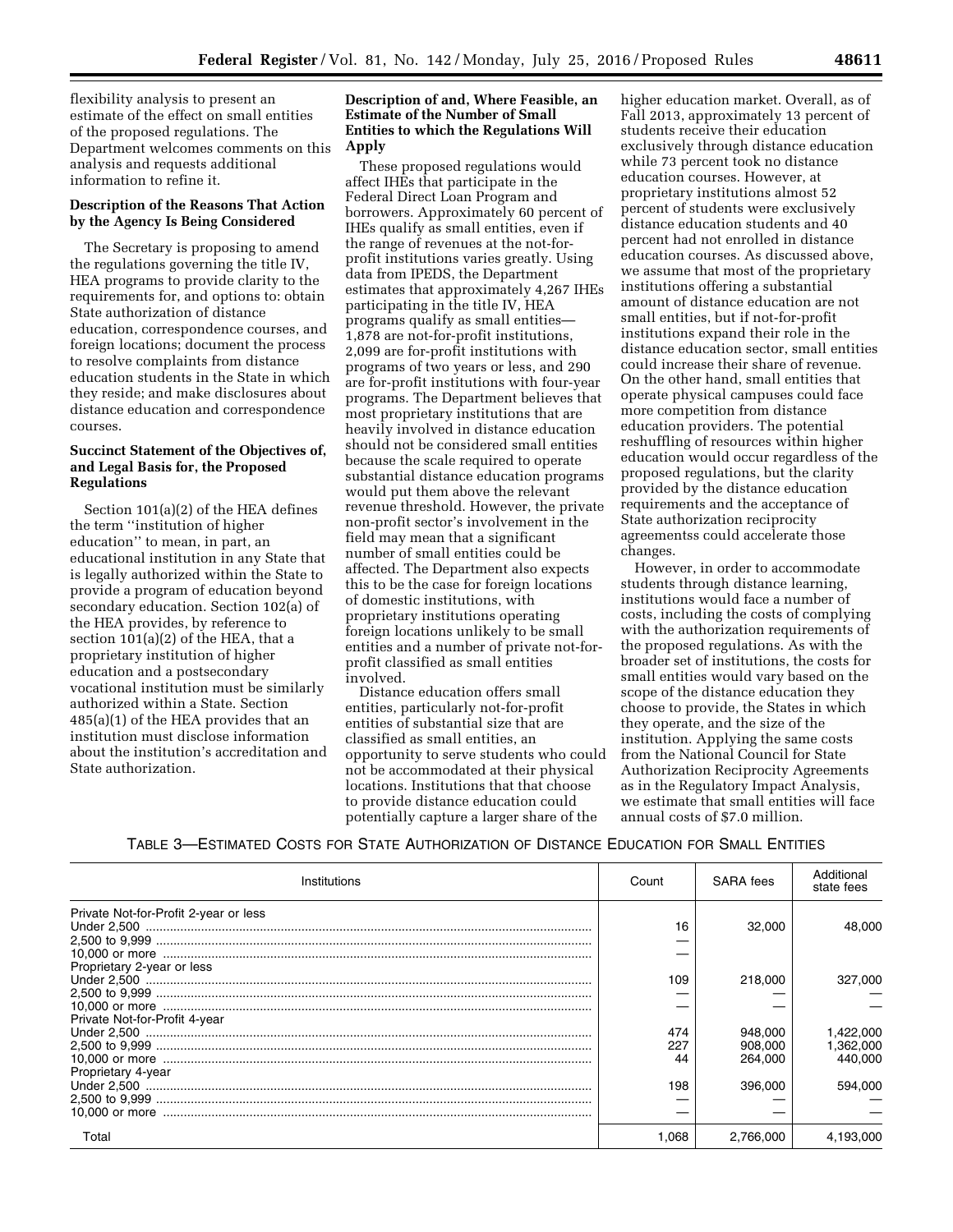**Description of the Projected Reporting, Recordkeeping and Other Compliance Requirements of the Regulations, Including an Estimate of the Classes of Small Entities That Will Be Subject to the Requirement and the Type of Professional Skills Necessary for Preparation of the Report or Record** 

Table 3 relates the estimated burden of each information collection

requirement to the hours and costs estimated in the *Paperwork Reduction Act of 1995* section of the preamble. This additional workload is discussed in more detail under the *Paperwork Reduction Act of 1995* section of the preamble. Additional workload would normally be expected to result in estimated costs associated with either the hiring of additional employees or opportunity costs related to the

reassignment of existing staff from other activities. In total, these changes are estimated to increase burden on small entities participating in the title IV, HEA programs by 13,981 hours. The monetized cost of this additional burden on institutions, using wage data developed using BLS data available at *[www.bls.gov/ncs/ect/sp/ecsuphst.pdf,](http://www.bls.gov/ncs/ect/sp/ecsuphst.pdf)* is \$510,991. This cost was based on an hourly rate of \$36.55.

# TABLE 4—PAPERWORK REDUCTION ACT BURDEN FOR SMALL ENTITIES

| Provision                                                                                                                                                                                                                                                                                                                                                                                                                                                                                                                                                                                                                                 | Reg section                     | OMB control<br>number               | Hours               | Costs                     |
|-------------------------------------------------------------------------------------------------------------------------------------------------------------------------------------------------------------------------------------------------------------------------------------------------------------------------------------------------------------------------------------------------------------------------------------------------------------------------------------------------------------------------------------------------------------------------------------------------------------------------------------------|---------------------------------|-------------------------------------|---------------------|---------------------------|
| Reporting related to foreign additional locations or branch campuses.<br>Public disclosure made to enrolled and prospective students in the in-<br>stitution's distance education programs or correspondence courses.<br>Requires 7 disclosures related to State authorization, complaints<br>process, adverse actions, refund policies, and whether the program<br>meets prerequisites for licensure or certification<br>Individualized disclosure to and attestation by enrolled and prospective<br>students of distance education programs about adverse actions or<br>the program not meeting licensure requirements in the student's | 600.9<br>668.50(b)<br>668.50(c) | 1845–NEW1<br>1845-NEW2<br>1845–NEW2 | 86<br>13.623<br>271 | 3.158<br>497.921<br>9.912 |
| State                                                                                                                                                                                                                                                                                                                                                                                                                                                                                                                                                                                                                                     |                                 |                                     |                     |                           |
| Tota                                                                                                                                                                                                                                                                                                                                                                                                                                                                                                                                                                                                                                      |                                 |                                     | 13.981              | 510.991                   |

# **Identification, to the Extent Practicable, of All Relevant Federal Regulations that May Duplicate, Overlap, or Conflict with the Regulations**

The regulations are not expected to duplicate, overlap, or conflict with existing Federal regulations.

#### **Alternatives Considered**

As described above, the Department participated in negotiated rulemaking when developing the proposed regulations, and considered a number of options for some of the provisions. No alternatives were aimed specifically at small entities.

# **Paperwork Reduction Act of 1995**

As part of its continuing effort to reduce paperwork and respondent burden, the Department provides the general public and Federal agencies with an opportunity to comment on proposed and continuing collections of information in accordance with the Paperwork Reduction Act of 1995 (PRA)  $(44 \text{ U.S.C. } 3506(c)(2)(A))$ . This helps ensure that: The public understands the Department's collection instructions, respondents can provide the requested data in the desired format, reporting burden (time and financial resources) is minimized, collection instruments are clearly understood, and the Department can properly assess the impact of collection requirements on respondents.

Sections 600.9 and 668.50 contain information collection requirements. Under the PRA, the Department has

submitted a copy of these sections, and an Information Collection Request (ICR) to OMB for its review.

A Federal agency may not conduct or sponsor a collection of information unless OMB approves the collection under the PRA and the corresponding information collection instrument displays a currently valid OMB control number. Notwithstanding any other provision of law, no person is required to comply with, or is subject to penalty for failure to comply with, a collection of information if the collection instrument does not display a currently valid OMB control number.

In the final regulations, we will display the control numbers assigned by OMB to any information collection requirements proposed in this NPRM and adopted in the final regulations.

# **Background**

The following data will be used throughout this section: For the year 2014, there were 2,301 institutions that reported to IPEDS that they had enrollment of 2,834,045 students attending a program through distance education as follows:

1,172 public institutions reported 1,382,900 students attending a program through distance education;

761 private, not-for-profit institutions reported 608,038 students attending a program through distance education;

368 private, for-profit institutions reported 843,107 students attending a program through distance education.

According to information available from the Department's Postsecondary Education Participation System (PEPS), there are currently 80 domestic institutions with identified additional locations in 60 foreign countries; 35 public institutions, 42 private, not-forprofit institutions, and 3 private, forprofit institutions.

## *Section 600.9 State Authorization*

State Authorization of Foreign Additional Locations and Branch Campuses of Domestic Institutions

*Requirements:* Proposed  $\S 600.9(d)(1)(v)$  would specify that, for any foreign additional location at which 50 percent or more of an educational program is offered, or will be offered, and any foreign branch campus, an institution would be required to report the establishment or operation of the foreign additional location or branch campus to the State in which the main campus of the institution is located at least annually, or more frequently if required by the State.

*Burden Calculation:* There will be burden on each domestic institution reporting the establishment or continued operation of a foreign additional location or branch campus to the State in which the main campus of the domestic institution is located. We estimate that each institution will require 2 hours annually to draft and submit the required notice. The total estimated burden would be 160 hours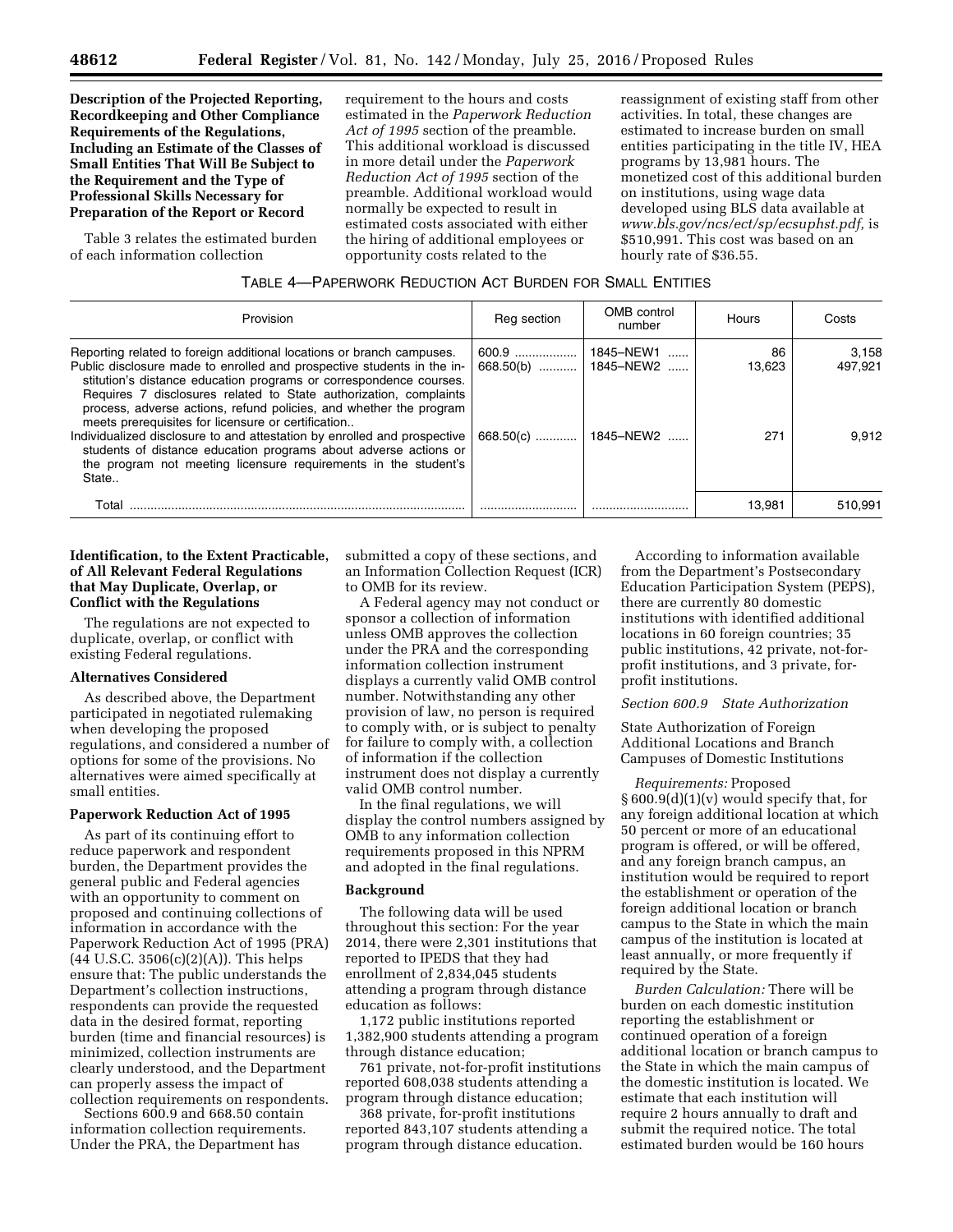under OMB Control Number 1845– NEW1. We estimate that 35 public institutions will require a total of 70 hours to draft and submit the required State notice (35 institutions  $\times$  2 hours). We estimate that 42 private, not-forprofit institutions will require a total of 84 hours to draft and submit the required State notice (42 institutions × 2 hours). We estimate that 3 private, forprofit institutions will require a total of 6 hours to draft and submit the required State notice (3 institutions  $\times$  2 hours).

The total estimated burden for 34 CFR 600.9 would be 160 hours under OMB Control Number 1845–NEW1.

# *Section 668.50 Institutional Disclosures for Distance or Correspondence Programs*

*Requirements:* The Department proposes to add new § 668.50(b) and (c), which would require disclosures to enrolled and prospective students in the institution's distance education programs or correspondence courses. Seven proposed disclosures would be made publicly available, and three disclosures would require direct communication with enrolled and prospective students when certain conditions have been met. These proposed disclosures would not change any other required disclosures of subpart D of Student Assistance General Provisions.

#### Public Disclosures

Under proposed § 668.50(b)(1), an institution would be required to disclose whether or not the program offered through distance education or correspondence courses is authorized by each State in which enrolled students reside. If an institution is authorized through a State authorization reciprocity agreement, the institution would be required to disclose its authorization status under such an agreement.

Under proposed § 668.50(b)(2)(i), an institution authorized by a State agency would be required to disclose the process for submitting complaints to the appropriate State agency in the State in which the main campus of the institution is located, including contact information for the appropriate individuals at those State agencies that handle consumer complaints.

Under proposed § 668.50(b)(2)(ii), an institution authorized by a State authorization reciprocity agreement would be required to disclose the complaint process established by the reciprocity agreement, if the agreement established such a process. An institution would be required to provide a contact responsible for handling such

complaints, as set out in the State authorization reciprocity agreement.

Under proposed § 668.50(b)(3), an institution would be required to disclose the process for submitting complaints to the appropriate State agency in the State in which enrolled students reside, including contact information for the appropriate individuals at those State agencies that handle consumer complaints.

Under proposed  $\S 668.50(b)(4)$ , an institution would be required to disclose any adverse actions a State entity has initiated related to the institution's distance education programs or correspondence courses for a five calendar year period prior to the year in which the institution makes the disclosure.

Under proposed § 668.50(b)(5) an institution would be required to disclose any adverse actions an accrediting agency has initiated related to the institution's distance education programs or correspondence courses for a five calendar year period prior to the year in which the institution makes the disclosure.

Under proposed § 668.50(b)(6), an institution would be required to disclose any refund policies for the return of unearned tuition and fees with which the institution is required to comply by any State in which the institution enrolls students in a distance education program or correspondence courses. This disclosure would require publication of the State-specific requirements on the refund policies as well as any institutional refund policies that would be applicable to students enrolled in programs offered through distance education or correspondence courses with which the institution must comply.

Under proposed § 668.50(b)(7), an institution would be required to disclose the applicable educational prerequisites for professional licensure or certification which the program offered through distance education or correspondence course prepares the student to enter for each State in which students reside, and for which the institution has made a determination regarding such prerequisites. For any State for which an institution has not made a determination with respect to the licensure or certification requirement, an institution would be required to disclose a statement to that effect.

*Burden Calculation:* We anticipate that institutions will provide this information electronically to enrolled and prospective students regarding their distance education or correspondence courses. We estimate that the seven

public disclosure requirements would take institutions an average of 15 hours to research, develop, and post on a Web site. We estimate that 1,172 public institutions would require 17,580 hours to research, develop, and post on a Web site the required public disclosures  $(1,172$  institutions  $\times$  15 hours). We estimate that 761 private, not-for-profit institutions would require 11,415 hours to research, develop, and post on a Web site the required public disclosures (761 institutions  $\times$  15 hours). We estimate that 368 private, for-profit institutions would require 5,520 hours to research, develop, and post on a Web site the required public disclosures (368 institutions  $\times$  15 hours).

The total estimated burden for proposed § 668.50(b) would be 34,515 hours under OMB Control Number 1845–NEW2.

# *Individualized Disclosures*

Under proposed  $§ 668.50(c)(1)(i)$ , an institution would be required to provide an individualized disclosure to prospective students when it determines a program offered solely through distance education or correspondence courses does not meet licensure or certification prerequisites in the State of the student's residence.

Under proposed  $§ 668.50(c)(1)(ii)$ , an institution would be required to provide an individualized disclosure to both enrolled and prospective students within 30 days of when it becomes aware of any adverse action initiated by a State or an accrediting agency related to the institution's programs offered through distance education or correspondence courses; or within seven days of the institution's determination that a program ceases to meet licensure or certification prerequisites of a State.

For prospective students who receive any individualized disclosure and subsequently enroll, proposed § 668.50(c)(2) would require an institution to obtain an acknowledgment from the student that the communication was received prior to the student's enrollment in the program.

*Burden Calculation:* We anticipate that institutions will provide this information electronically to enrolled and prospective students regarding their distance education or correspondence courses. We estimate that institutions would take an average of 2 hours to develop the language for the individualized disclosures. We estimate that it would take an additional average of 4 hours for the institution to individually disclose this information to enrolled and prospective students for a total of 6 hours of burden to the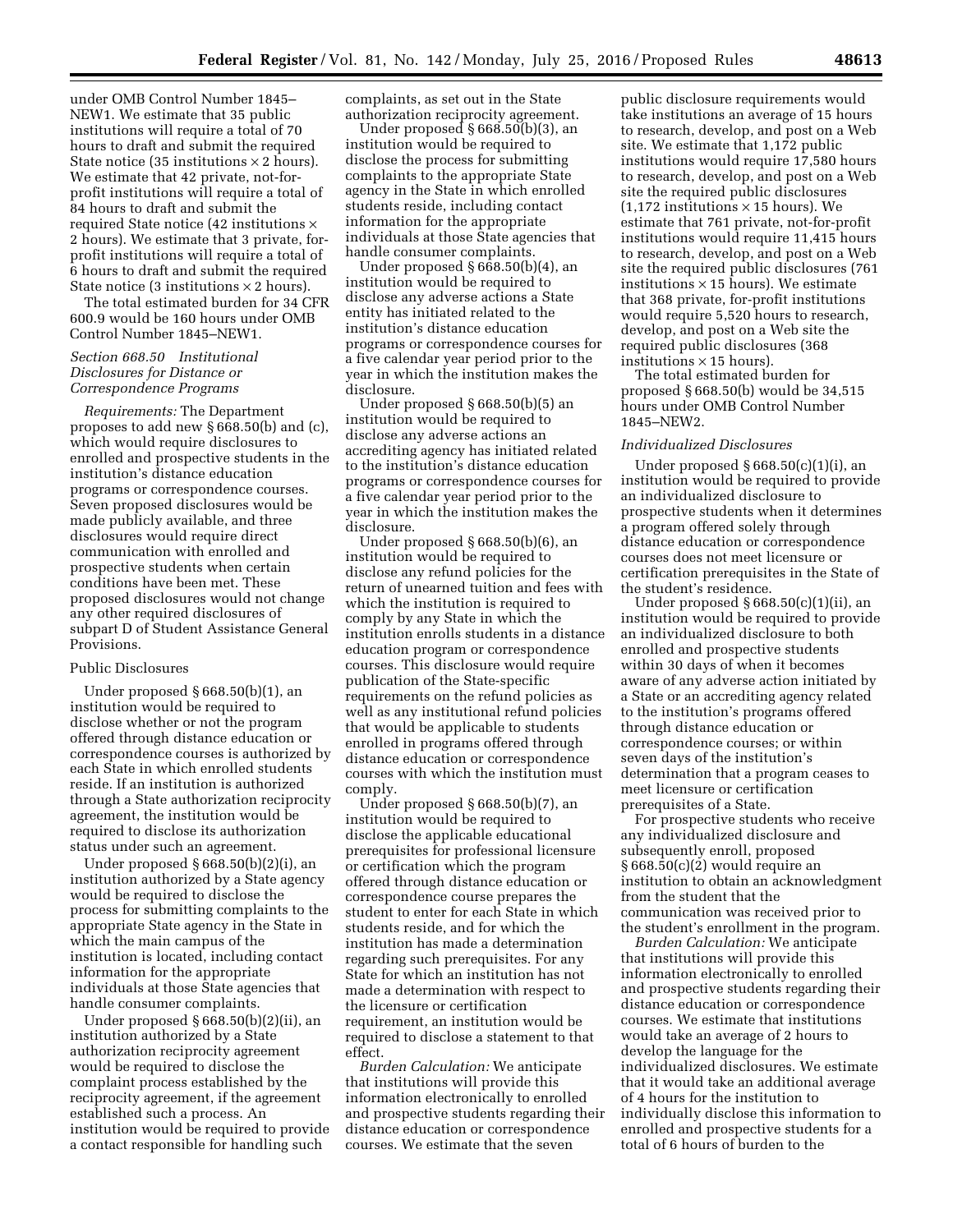institutions. We estimate that five percent of institutions would meet the criteria to require these individual disclosures. We estimate that 59 public institutions would require 354 hours to develop the language for the disclosures and to individually disclose this information to enrolled and prospective students (59 institutions  $\times$  6 hours). We estimate that 38 private, not-for-profit institutions would require 228 hours to develop the language for the disclosures and to individually disclose this information to enrolled and prospective students (38 institutions  $\times$  6 hours). We

estimate that 18 private, for-profit institutions would require 108 hours to develop the language for the disclosures and to individually disclose this information to enrolled and prospective students (18 institutions  $\times$  6 hours).

The total estimated burden for proposed § 668.50(c) would be 690 hours under OMB Control Number 1845–NEW2.

The combined total estimated burden for proposed § 668.50 would be 35,205 hours under OMB Control Number 1845–NEW2.

Consistent with the discussion above, the following chart describes the

# COLLECTION OF INFORMATION

sections of the proposed regulations involving information collections, the information being collected, and the collections that the Department will submit to OMB for approval and public comment under the PRA, and the estimated costs associated with the information collections. The monetized net costs of the increased burden on institutions, lenders, guaranty agencies, and borrowers, using BLS wage data, available at *[www.bls.gov/ncs/ect/sp/](http://www.bls.gov/ncs/ect/sp/ecsuphst.pdf) [ecsuphst.pdf,](http://www.bls.gov/ncs/ect/sp/ecsuphst.pdf)* is \$1,292,591 as shown in the chart below. This cost was based on an hourly rate of \$36.55 for institutions.

| Regulatory section | Information collection                                                                                                                                                                                                                                                                                                                                                                                                                                                                                                                                                                                                                                                                                                                                                                                                                                                                                                                                                                                                                                                                                                                                                                                                                                                                                                                                                                                                                                                         | OMB Control number and<br>estimated burden<br>[change in burden]                                               | Estimated<br>costs |
|--------------------|--------------------------------------------------------------------------------------------------------------------------------------------------------------------------------------------------------------------------------------------------------------------------------------------------------------------------------------------------------------------------------------------------------------------------------------------------------------------------------------------------------------------------------------------------------------------------------------------------------------------------------------------------------------------------------------------------------------------------------------------------------------------------------------------------------------------------------------------------------------------------------------------------------------------------------------------------------------------------------------------------------------------------------------------------------------------------------------------------------------------------------------------------------------------------------------------------------------------------------------------------------------------------------------------------------------------------------------------------------------------------------------------------------------------------------------------------------------------------------|----------------------------------------------------------------------------------------------------------------|--------------------|
|                    | The proposed regulations would specify that, for any foreign addi-<br>tional location at which 50 percent or more of an educational<br>program is offered, or will be offered, and any foreign branch<br>campus, an institution would be required to report the establish-<br>ment or operation of the foreign additional location or branch<br>campus to the State in which the main campus of the institution<br>is located at least annually, or more frequently if required by the<br>State.                                                                                                                                                                                                                                                                                                                                                                                                                                                                                                                                                                                                                                                                                                                                                                                                                                                                                                                                                                               | 1845-NEW1-This would be a<br>new collection. We estimate<br>that the burden would increase<br>by 160 hours.    | \$5,848            |
| $§668.50(b)$       | The proposed regulations would require institutions to produce dis-<br>closures to enrolled and prospective students in the institution's<br>distance education programs or correspondence courses. Seven<br>proposed disclosures must be made publicly available. These<br>disclosures include:<br>(1) Whether the distance education programs are authorized by<br>the State where the student resides;<br>(2) The process for submitting a complaint to the appropriate State<br>agency in the State where the main campus of the institution is<br>located;<br>(3) The process for submitting a complaint if the institution is cov-<br>ered by a State authorization reciprocity agreement and it has<br>such a process;<br>(4) The disclosure of any adverse action initiated by the institu-<br>tion's State entity related to the distance education program;<br>(5) The disclosure of any adverse action initiated by the institu-<br>tion's accrediting agency related to the distance education pro-<br>gram;<br>(6) The disclosure of any refund policy required by any State in<br>which the institution enrolls students;<br>(7) The disclosure of any determination made regarding whether<br>or not the distance education program meets applicable pre-<br>requisites for professional licensure or certification in the State<br>where the student resides, if such a determination has been<br>made. If such a determination has not been made, a statement | 1845-NEW2-This would be a<br>new collection. We estimate<br>that the burden would increase<br>by 34,515 hours. | 1,261,523          |
| $§668.50(c)$       | to that effect would be required.<br>The proposed regulations would require institutions to produce dis-<br>closures to enrolled and prospective students in the institution's<br>distance education programs or correspondence courses. Three<br>proposed disclosures must be made available to individuals.<br>These disclosures include:<br>(1) Notice of an adverse action by the State or accrediting agency<br>related to the distance education program. This disclosure must<br>be provided within 30 days of when the institution becomes<br>aware of the action;<br>(2) Notice of the institution's determination that the distance edu-<br>cation program no longer meets the prerequisites for licensure<br>or certification of a State. This disclosure must be provided with-<br>in 7 days of when the institution makes such a determination.                                                                                                                                                                                                                                                                                                                                                                                                                                                                                                                                                                                                                   | 1845-NEW2-This would be a<br>new collection. We estimate<br>that the burden would increase<br>by 690 hours     | 25,220             |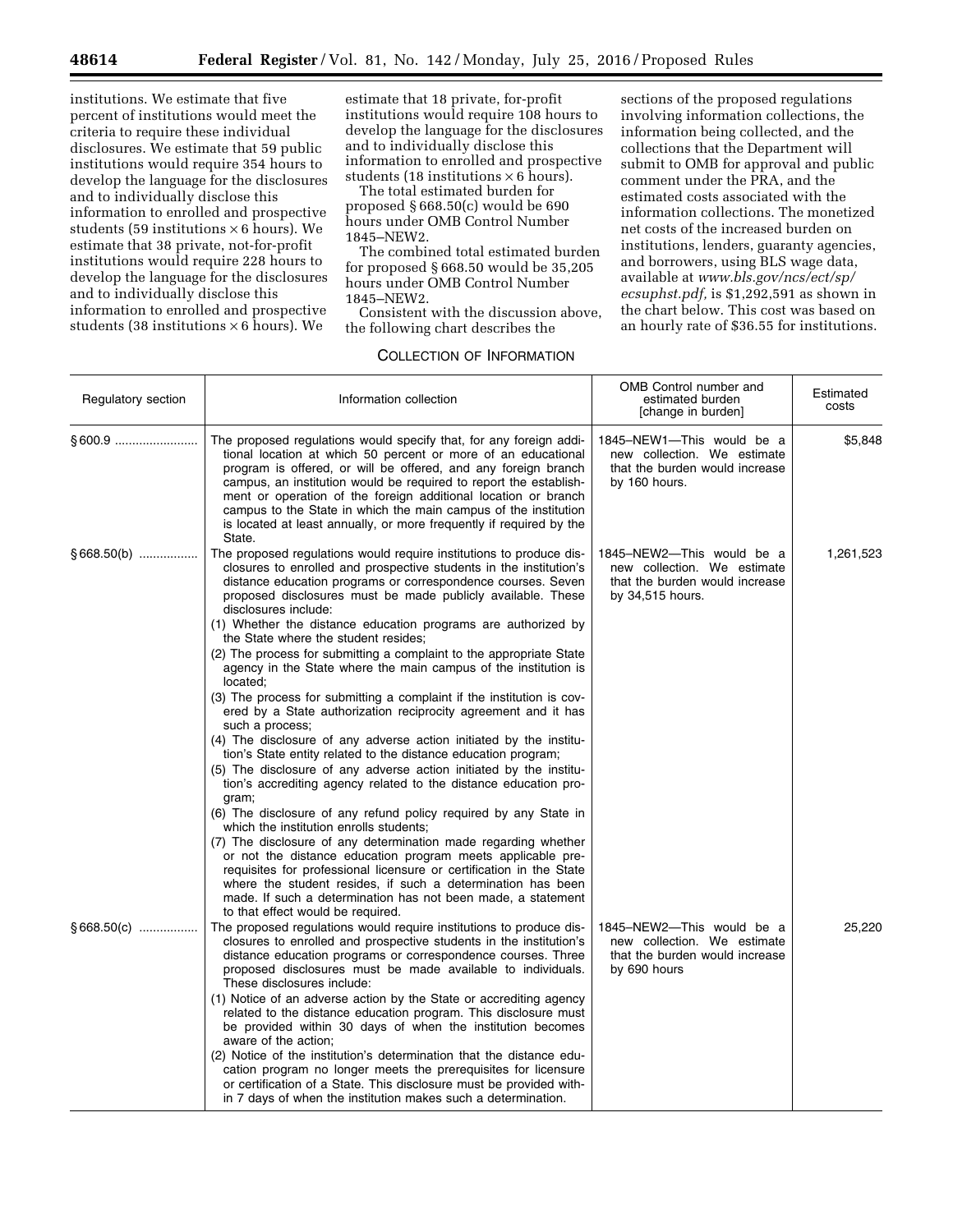The total burden hours and change in burden hours associated with each OMB

Control number affected by the proposed regulations follows:

| Control number         | Total proposed<br>burden hours | Proposed<br>change in<br>burden hours |
|------------------------|--------------------------------|---------------------------------------|
| 1845-NEW1<br>1845-NEW2 | 160<br>35.205                  | 160<br>35,205                         |
| Total                  | 35.365                         | 35,365                                |

We have prepared an Information Collection Request (ICR) for these information collection requirements. If you want to review and comment on the ICR, please follow the instructions in the **ADDRESSES** section of this notice.

**Note:** The Office of Information and Regulatory Affairs in the Office of Management and Budget (OMB), and the Department of Education review all comments posted at *[www.regulations.gov.](http://www.regulations.gov)* 

In preparing your comments, you may want to review the ICR, including the supporting materials, in *[www.regulations.gov](http://www.regulations.gov)* by using the Docket ID number specified in this notice. These proposed collections are identified as proposed collections *1845– NEW1 and 1845–NEW2.* 

We consider your comments on these proposed collections of information in—

• Deciding whether the proposed collections are necessary for the proper performance of our functions, including whether the information will have practical use;

• Evaluating the accuracy of our estimate of the burden of the proposed collections, including the validity of our methodology and assumptions;

• Enhancing the quality, usefulness, and clarity of the information we collect; and

• Minimizing the burden on those who must respond. This includes exploring the use of appropriate automated, electronic, mechanical, or other technological collection techniques.

Between 30 and 60 days after publication of this document in the **Federal Register**, OMB is required to make a decision concerning the collections of information contained in these proposed regulations. Therefore, to ensure that OMB gives your comments full consideration, it is important that OMB receives your comments on this ICR by August 24, 2016. This does not affect the deadline for your comments to us on the proposed regulations.

If your comments relate to the ICRs for these proposed regulations, please specify the Docket ID number and indicate ''Information Collection

Comments'' on the top of your comments.

#### **Intergovernmental Review**

These programs are not subject to Executive Order 12372 and the regulations in 34 CFR part 79.

# **Assessment of Educational Impact**

In accordance with section 411 of the General Education Provisions Act, 20 U.S.C. 1221e–4, the Secretary particularly requests comments on whether these proposed regulations would require transmission of information that any other agency or authority of the United States gathers or makes available.

#### **Federalism**

Executive Order 13132 requires us to ensure meaningful and timely input by State and local elected officials in the development of regulatory policies that have federalism implications. ''Federalism implications'' means substantial direct effects on the States, on the relationship between the National Government and the States, or on the distribution of power and responsibilities among the various levels of government. The proposed regulations in § 600.9(c) and (d) may have federalism implications. We encourage State and local elected officials to review and provide comments on these proposed regulations.

*Accessible Format:* Individuals with disabilities can obtain this document in an accessible format (*e.g.,* braille, large print, audiotape, or compact disc) on request to the person [one of the persons] listed under **FOR FURTHER INFORMATION CONTACT**.

*Electronic Access to This Document:*  The official version of this document is the document published in the **Federal Register**. Free Internet access to the official edition of the **Federal Register**  and the Code of Federal Regulations is available via the Federal Digital System at: *[www.gpo.gov/fdsys.](http://www.gpo.gov/fdsys)* At this site you can view this document, as well as all other documents of this Department published in the **Federal Register**, in text or Adobe Portable Document

Format (PDF). To use PDF you must have Adobe Acrobat Reader, which is available free at the site.

You may also access documents of the Department published in the **Federal Register** by using the article search feature at: *[www.federalregister.gov.](http://www.federalregister.gov)*  Specifically, through the advanced search feature at this site, you can limit your search to documents published by the Department. (Catalog of Federal Domestic Assistance: 84.007 FSEOG; 84.033 Federal Work Study Program; 84.037 Federal Perkins Loan Program; 84.063 Federal Pell Grant Program; 84.069 LEAP; 84.268 William D. Ford Federal Direct Loan Program; 84.379 TEACH Grant Program)

#### **List of Subjects**

#### *34 CFR Part 600*

Colleges and universities, Foreign relations, Grant programs-education, Loan programs-education, Reporting and recordkeeping requirements, Student aid, Vocational education.

#### *34 CFR Part 668*

Administrative practice and procedure, Colleges and universities, Consumer protection, Grant programseducation, Loan programs-education, Reporting and recordkeeping requirements, Selective Service System, Student aid, Vocational education.

Dated: July 13, 2016.

## **John B. King, Jr.,**

*Secretary of Education.* 

For the reasons discussed in the preamble, the Secretary proposes to amend parts 600 and 668 as follows:

# **PART 600—INSTITUTIONAL ELIGIBILITY UNDER THE HIGHER EDUCATION ACT OF 1965, AS AMENDED**

■ 1. The authority citation for part 600 continues to read as follows:

*Authority:* 20 U.S.C. 1001, 1002, 1003, 1088, 1091, 1094, 1099b, and 1099c, unless otherwise noted.

■ 2. Section 600.2 is amended by adding, in alphabetical order, a definition of ''State authorization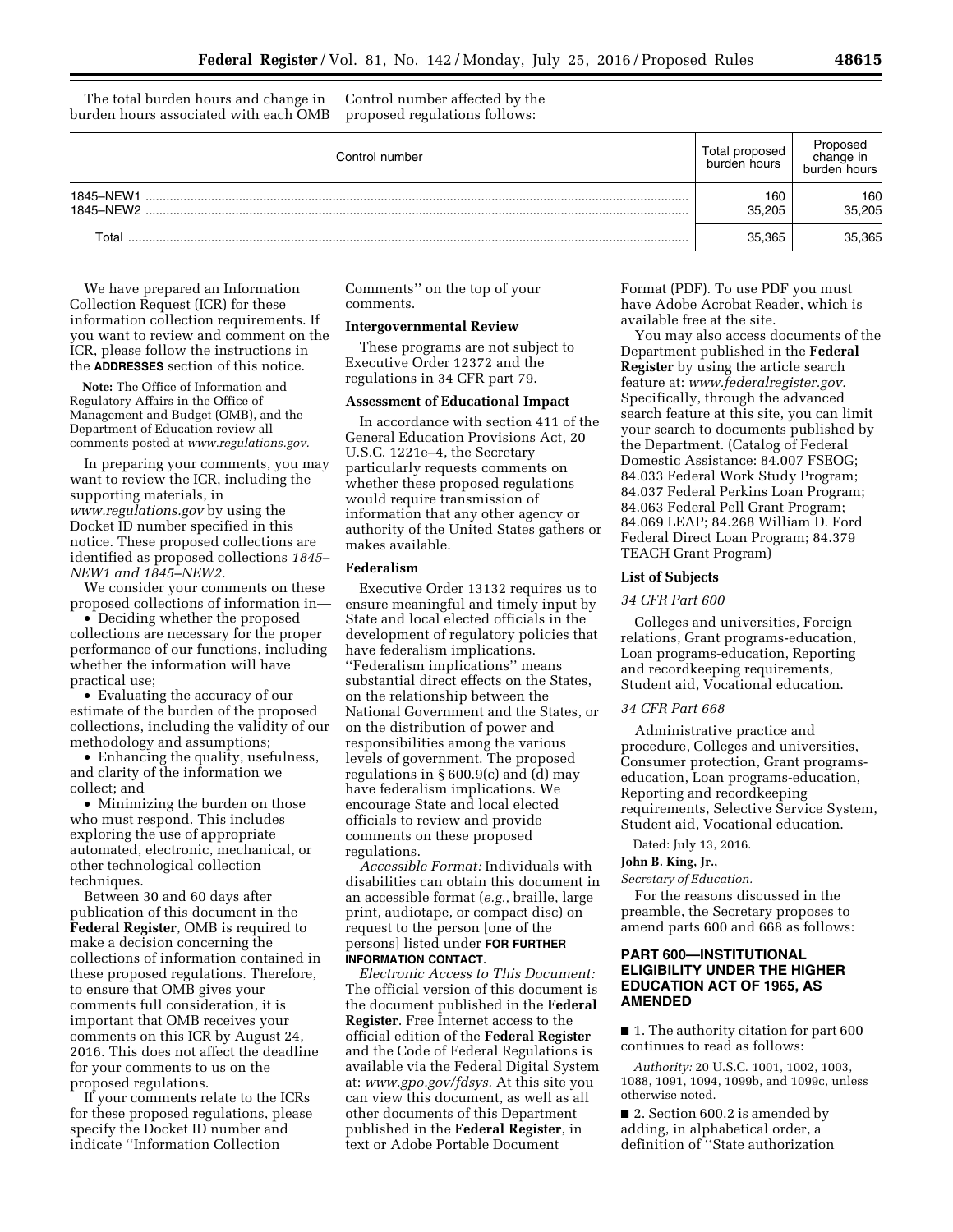reciprocity agreement'' to read as follows:

#### **§ 600.2 Definitions.**

\* \* \* \* \*

*State authorization reciprocity agreement.* An agreement between two or more States that authorizes an institution located and legally authorized in a State covered by the agreement to provide postsecondary education through distance education or correspondence courses to students in other States covered by the agreement and does not prohibit a participating State from enforcing its own consumer protection laws.

\* \* \* \* \*

■ 3. Section 600.9 is amended by revising paragraph (c) and adding paragraph (d) to read as follows:

# **§ 600.9 State authorization.**

\* \* \* \* \* (c)(1)(i) If an institution described under paragraph (a)(1) of this section offers postsecondary education through distance education or correspondence courses to students in a State in which the institution is not physically located or in which the institution is otherwise subject to that State's jurisdiction as determined by that State, except as provided in paragraph (c)(1)(ii) of this section, the institution must meet any State requirements for it to be legally offering postsecondary distance education or correspondence courses in that State. The institution must, upon request, document to the Secretary the State's approval.

(ii) If an institution described under paragraph (a)(1) of this section offers postsecondary education through distance education or correspondence courses in a State that participates in a State authorization reciprocity agreement, and the institution is covered by such agreement, the institution is considered to meet State requirements for it to be legally offering postsecondary distance education or correspondence courses in that State, subject to any limitations in that agreement. The institution must, upon request, document its coverage under such an agreement to the Secretary.

(2) If an institution described under paragraph (a)(1) of this section offers postsecondary education through distance education or correspondence courses to students residing in a State in which the institution is not physically located, for the institution to be considered legally authorized in that State, the institution must document that there is a State process for review and appropriate action on complaints

from any of those enrolled students concerning the institution— (i) In each State in which the

institution's enrolled students reside; or

(ii) Through a State authorization reciprocity agreement which designates for this purpose either the State in which the institution's enrolled students reside or the State in which the institution's main campus is located.

(d) An additional location or branch campus of an institution, described under paragraph (a)(1) of this section, that is located in a foreign country, *i.e.,*  not in a State, must comply with §§ 600.8, 600.10, 600.20, and 600.32, and the following requirements:

(1) For any additional location at which 50 percent or more of an educational program (as defined in § 600.2) is offered, or will be offered, or at a branch campus—

(i) The additional location or branch campus must be legally authorized by an appropriate government authority to operate in the country where the additional location or branch campus is physically located, unless the additional location or branch campus is physically located on a U.S. military base and the institution can demonstrate that it is exempt from obtaining such authorization from the foreign country;

(ii) The institution must provide to the Secretary, upon request, documentation of such legal authorization to operate in the foreign country, demonstrating that the government authority is aware that the additional location or branch campus provides postsecondary education and that the government authority does not object to those activities;

(iii) The additional location or branch campus must be approved by the institution's recognized accrediting agency in accordance with § 602.24(a) and  $§ 602.22(a)(2)(viii)$ , as applicable;

(iv) The additional location or branch campus must meet any additional requirements for legal authorization in that foreign country as the foreign country may establish;

(v) The institution must report to the State in which the main campus of the institution is located at least annually, or more frequently if required by the State, the establishment or operation of each foreign additional location or branch campus; and

(vi) The institution must comply with any limitations the State places on the establishment or operation of the foreign additional location or branch campus.

(2) An additional location at which less than 50 percent of an educational program (as defined in § 600.2) is offered or will be offered must meet the requirements for legal authorization in

that foreign country as the foreign country may establish.

(3) In accordance with the requirements of 34 CFR 668.41, the institution must disclose to enrolled and prospective students at foreign additional locations the information regarding the student complaint process described in 34 CFR 668.43(b).

(4) If the State in which the main campus of the institution is located limits the authorization of the institution to exclude the foreign additional location or branch campus, the foreign additional location or branch campus is not considered to be legally authorized by the State.

**PART 668—STUDENT ASSISTANCE** 

\* \* \* \* \*

# **GENERAL PROVISIONS**

■ 4. The authority citation for part 668 continues to read as follows:

**Authority:** 20 U.S.C. 1001–1003, 1070a, 1070g, 1085, 1087b, 1087d, 1087e, 1088, 1091, 1092, 1094, 1099c, 1099c–1, 1221e–3, and 3474, unless otherwise noted.

#### **§ 668.2 [Amended]**

■ 5. Section 668.2 is amended in paragraph (a) by adding to the list of definitions, in alphabetical order, ''Distance education''.

■ 6. Section 668.50 is added to subpart D to read as follows:

#### **§ 668.50 Institutional disclosures for distance or correspondence programs.**

(a) *General.* In addition to the other institutional disclosure requirements established in this subpart, an institution described under 34 CFR 600.9(a)(1) that offers a program solely through distance education or correspondence courses must provide the information described in paragraphs (b) and (c) of this section to enrolled and prospective students in that program.

(b) *Public disclosures.* An institution described under 34 CFR 600.9(a)(1) that offers an educational program that is provided, or can be completed solely through distance education or correspondence courses, excluding internships and practicums, must make available the following information to enrolled and prospective students of such program, the form and content of which the Secretary may determine:

(1)(i) Whether the institution is authorized to provide the program by each State in which enrolled students reside; or

(ii) Whether the institution is authorized through a State authorization reciprocity agreement, as defined in 34 CFR 600.2;

(2)(i) If the institution is required to provide a disclosure under paragraph